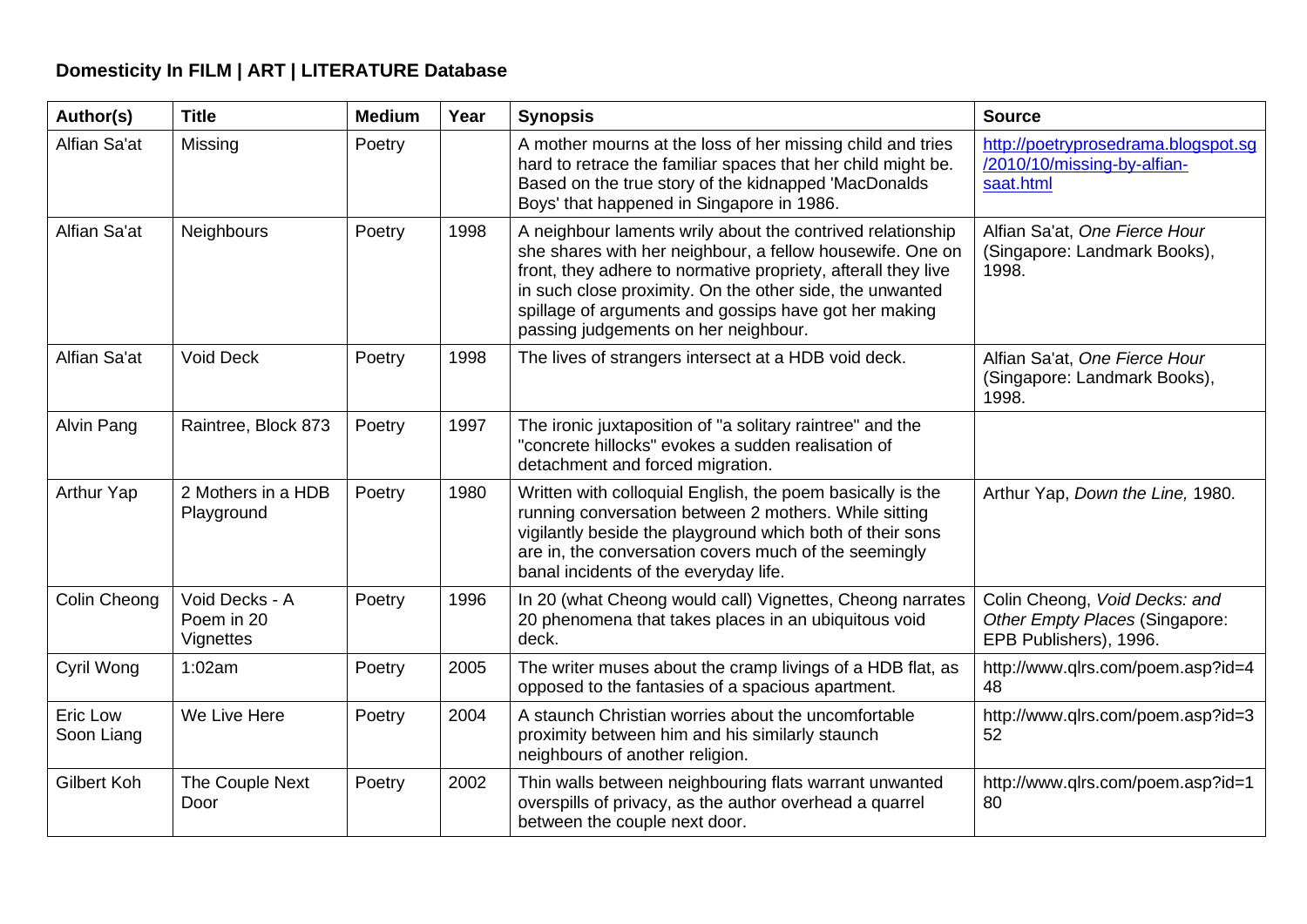| Irian Way        | A Malaysian Comes<br>to Singapore                  | Poetry                  | 2008 | The image of whitewashed HDBs and other atypical<br>Singaporean traits forms the cacophany of feelings a<br>Malaysian felt when he arrives at Singapore.                                                                                                                                       | http://www.qlrs.com/poem.asp?id=6<br>33                                                                            |
|------------------|----------------------------------------------------|-------------------------|------|------------------------------------------------------------------------------------------------------------------------------------------------------------------------------------------------------------------------------------------------------------------------------------------------|--------------------------------------------------------------------------------------------------------------------|
| Koh Buck<br>Song | A Brief History of<br>Toa Payoh and<br>other Poems | Poetry                  | 1992 | When it was built, Toa Payoh revolutionised the definition<br>of "heartland". Centred around Toa Payoh, Koh writes<br>through the eyes of a starry-eyed proud resident of this<br>new town where progress and self-sufficiency means<br>everything.                                            | Koh Buck Song, A Brief History of<br>Toa Payoh and Other Poems<br>(Singapore: Imperial Publishing<br>House), 1992. |
| Lee Tzu<br>Pheng | My Country and My<br>People                        | Poetry                  | 1976 | "They built milli-mini-flats / for a multi-mini-society."                                                                                                                                                                                                                                      |                                                                                                                    |
| Lim Cheah<br>Aik | A Many-Glamoured<br>Home                           | Poetry                  | 1975 | Lim writes about the overly sterile landscape of home that<br>is ironically desired by many.                                                                                                                                                                                                   | Lim Cheah Aik, Poems (Singapore:<br>Lim Cheah Aik), 1975.                                                          |
| Lim Cheah<br>Aik | <b>The Concrete Giant</b>                          | Poetry                  | 1975 | With stanzas like, "This colossal giant of creation concrete<br>/ Now holds pow'rful sway with dominion complete", Lim<br>talks about how this "Concrete Giant" dominates every<br>aspect of the modern Singaporean life.                                                                      | Lim Cheah Aik, Poems (Singapore:<br>Lim Cheah Aik), 1975.                                                          |
| Aaron Lee        | <b>Righteous Rain</b>                              | Short<br><b>Stories</b> | 2011 | Set in a 3-room apartment, a young man struggles to find<br>the truth behind his mother's death as he confronts his old<br>father.                                                                                                                                                             | http://www.qlrs.com/story.asp?id=8<br>68                                                                           |
| Alfian Sa'at     | Corridor                                           | Short<br><b>Stories</b> | 1999 | Using the story of a murder that takes place along a<br>corridor, the writer depicts the ubiquitous HDB corridor with<br>familiarity, and yet also cynism.                                                                                                                                     | Alfian Sa'at, Corridor: 12 Short<br>Stories (Singapore: SNP<br>Publishers), 1999.                                  |
| Chan Ziqian      | One Room                                           | Short<br><b>Stories</b> | 2005 | As a family downsized from a 5-room to 1-room flat, the<br>eldest son ponders about the changing dynamics of family<br>relationships.                                                                                                                                                          | http://www.qlrs.com/story.asp?id=4<br>51                                                                           |
| Chan Ziqian      | The Thirteenth Floor                               | Short<br><b>Stories</b> | 2005 | A repressed man walks up to the rooftop of his HDB flat in<br>an attempt to commit suicide.                                                                                                                                                                                                    | http://www.qlrs.com/story.asp?id=4<br>50                                                                           |
| Daren Shiau      | Epistrophy                                         | Short<br><b>Stories</b> | 2004 | The first short story is about a young family's dilemma for<br>upgrading from a HDB to a private apartment when faced<br>with impending debts, while the second short story brings<br>us into the present situation where the family's child<br>complains about living in a private apartment. | http://www.qlrs.com/story.asp?id=3<br>55                                                                           |
| O Thiam Chin     | <b>Third Eye</b>                                   | Short<br><b>Stories</b> | 2009 | A widower, who is dealing with his new life as a single dad,<br>reminisces about his wife whom he had betrayed just<br>before her death.                                                                                                                                                       | http://www.qlrs.com/story.asp?id=6<br>71                                                                           |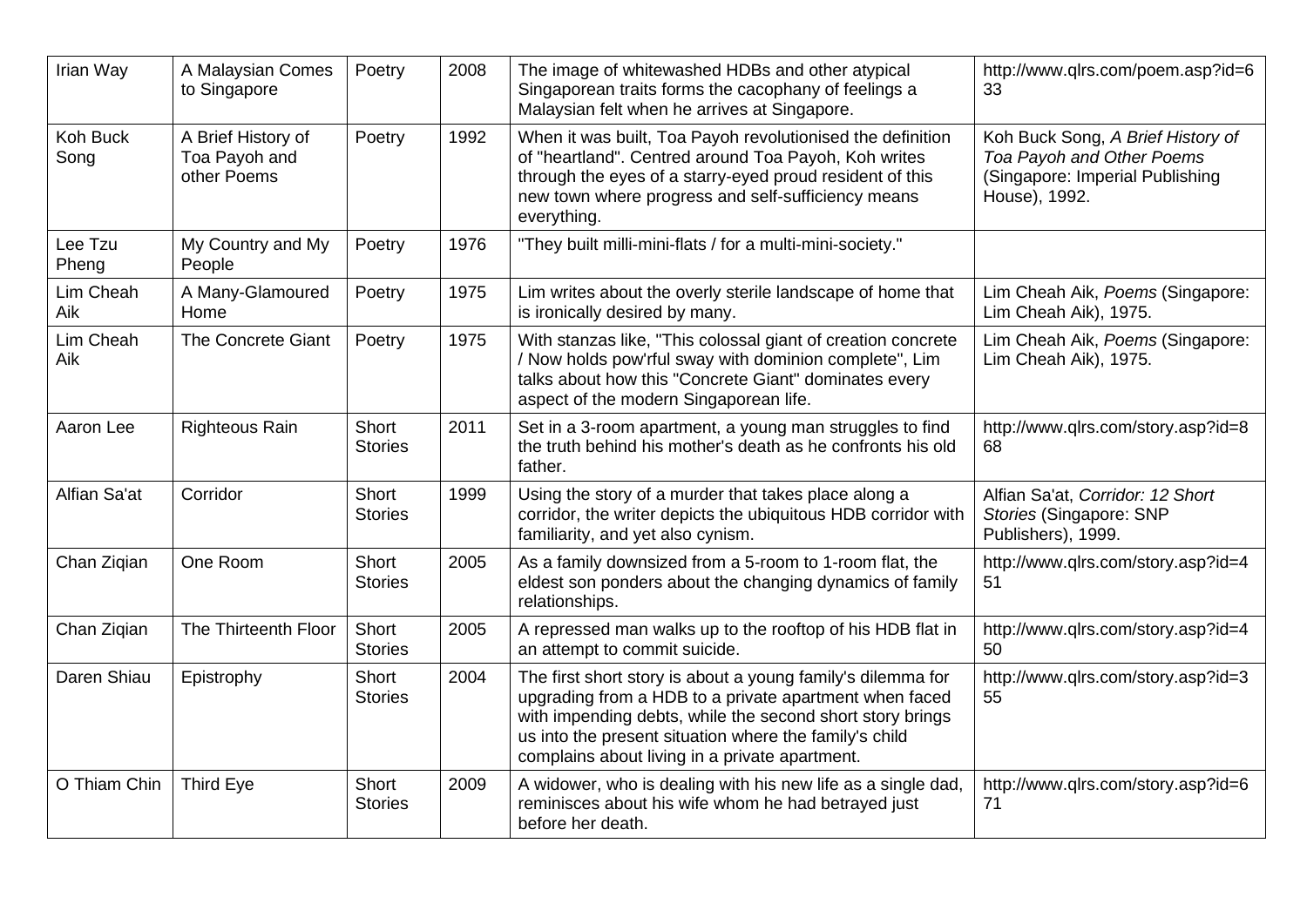| Yeo Wei Wei                    | Here Comes the<br>Sun                     | Short<br><b>Stories</b> | 2011 | The story follows the developing relationships between<br>Mdm Goh and her animals over the course of her lifetime<br>in a village, a HDB flat, and finally a nursing home.                                                                                                                                                    | http://www.qlrs.com/story.asp?id=8<br>65                                                                              |
|--------------------------------|-------------------------------------------|-------------------------|------|-------------------------------------------------------------------------------------------------------------------------------------------------------------------------------------------------------------------------------------------------------------------------------------------------------------------------------|-----------------------------------------------------------------------------------------------------------------------|
| Dave Chua,<br>Koh Hong<br>Teng | Gone Case: A<br><b>Graphic Novel Book</b> | Graphic<br>Novel        | 2010 | Based on the original novel by Dave Chua, Koh (artist)<br>used an extremely stark and austere graphic<br>representation for the drawings. Etching, shadows and any<br>hints of personalisation/ownership are stripped from the<br>HDB setting and objects. The drawings are kept bare,<br>anonymous and free for imagination. | Dave Chua, Koh Hong Teng, Gone<br>Case: A Graphic Novel, Book 1<br>(Singapore: Dave Chua and Koh<br>Hong Teng), 2010. |
| Dave Chua                      | Gone Case                                 | Novel                   | 1997 | Set in a typical HDB estate, Gone Case is a coming-of-age<br>story with many memorable moments in the life of Yong, a<br>12-year-old boy.                                                                                                                                                                                     | Dave Chua, Gone Case<br>(Singapore: SNP Publishers), 1997.                                                            |
| Daren Shiau                    | Heartland                                 | <b>Novel</b>            | 1999 | The narrative follows the coming-of-age story of Wing<br>Seng, a young ethnic Chinese at the threshold of<br>adulthood. Set in the heartlands, with the familiar HDB<br>blocks as a persistent backdrop, the novel follows the<br>protagonist through his schooling till military years.                                      | Daren Shiau, Heartland (Singapore:<br>Ethos Books), 2006.                                                             |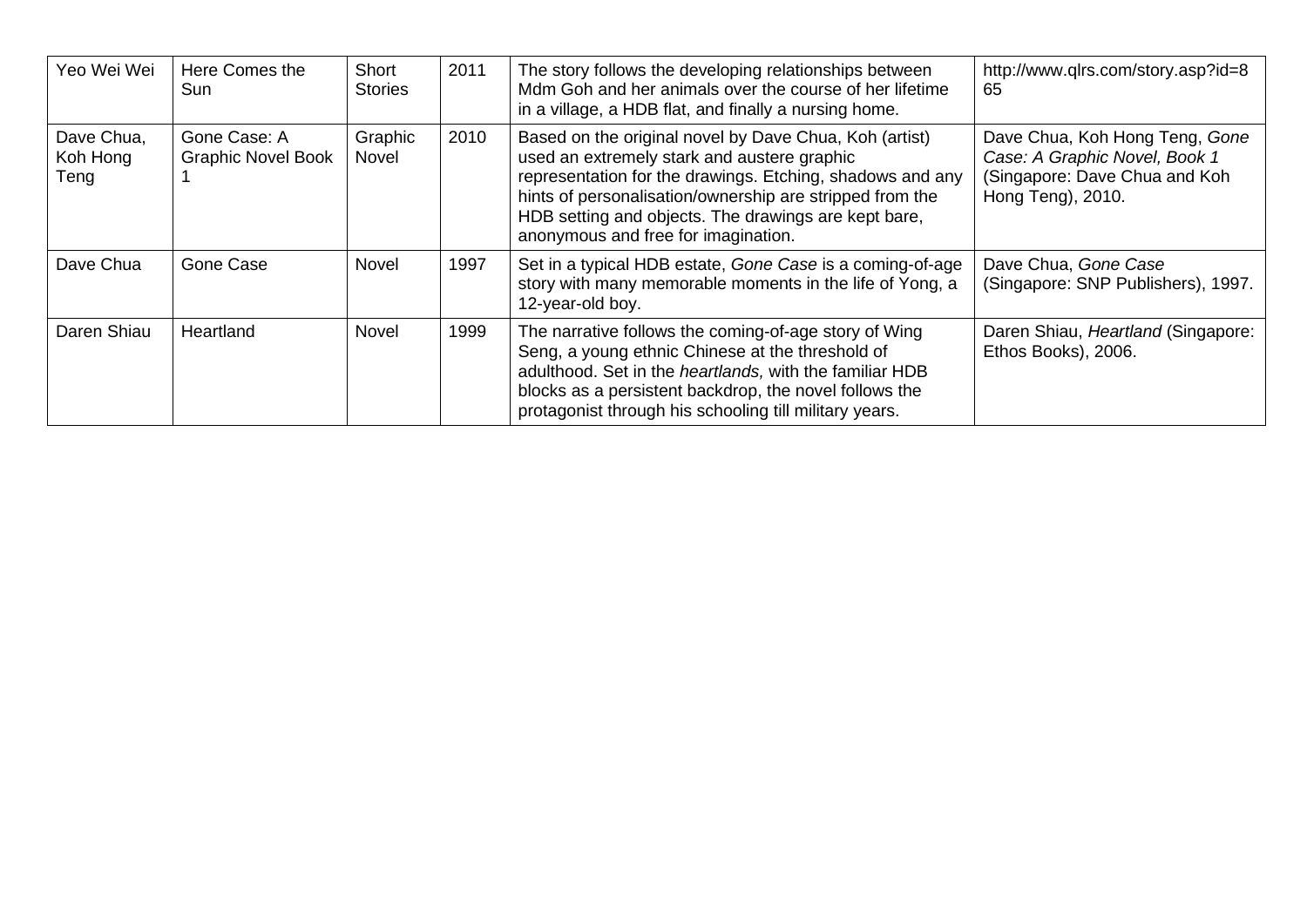| Author(s)                                      | Title                                             | Medium | Year | Synopsis                                                                                                                                                                                                                                                                                                                                                                                                         | Source                                                                                                                                                  |
|------------------------------------------------|---------------------------------------------------|--------|------|------------------------------------------------------------------------------------------------------------------------------------------------------------------------------------------------------------------------------------------------------------------------------------------------------------------------------------------------------------------------------------------------------------------|---------------------------------------------------------------------------------------------------------------------------------------------------------|
| Chu Lik Ren                                    | The Year of the<br>Dragon                         | Play   | 1991 | In accordance with his very traditional grandmother's<br>plans, Lung sacrifices his own future and decides to take<br>up again with the girl whom his grandmother would like to<br>see him marry.                                                                                                                                                                                                                | Thiru Kandiah (ed), NUS-Shell<br><b>Short Plays Series: Prize Winning</b><br>Plays, Volume 5 (Singapore:<br>National University of Singapore),<br>1991. |
| Dorothy<br>Jones                               | Daring Deeds in<br><b>Dustville</b>               | Play   | 1980 | Set in the living room of Ai Ling's family flat, Ai Ling is<br>preparing for her date with Chin Soon as her mother<br>interrogates her about this unknown male friend. The last<br>scenes of Act 1: Scene 3 happened along the corridor as<br>Ai Ling and Chin Soon had a heaty argument over their<br>aspirations and idealised futures, while Ai Ling's mother<br>eavesdropped from the interiors of the flat. | Robert Yeo (ed), Prize-Winning<br>Plays III: Dorothy Jones, S. Kon<br>(Singapore: Ministry of Culture),<br>1980.                                        |
| Eleanor<br>Wong                                | Jackson on a Jaunt,<br>or, Mistaken<br>Identities | Play   | 2006 | Set in a HDB/HUDC type apartment, this play intends on<br>dispelling myths surrounding AIDs in conservative<br>Singapore, while exploring the issues of sex, promiscuity<br>and trust. The plot revolves around the character,<br>Jackson, who puts his fiance and mistress at risk with his<br>secret life of promiscuity.                                                                                      | Ng Kwang Cheng (ed), Earlier<br>(Singapore: First Fruits<br>Publications), 2006.                                                                        |
| Haresh<br>Sharma, Alvin<br>Tan Cheong<br>Kheng | <b>Rigor Mortis</b>                               | Play   | 1989 | The protagonist, Alex, dies mid-way, while his girlfriend<br>and bestfriend (both staying in the same flat as he<br>originally was) are left to pick up the pieces.                                                                                                                                                                                                                                              | Lee Tze Pheng (ed), NUS-Shell<br><b>Short Plays Series: Prize Winning</b><br>Plays, Volume 3 (Singapore:<br>National University of Singapore),<br>1989. |
| Haresh<br>Sharma                               | Off Centre                                        | Play   | 2000 | This play goes into the inner world of the mentally ill and<br>reveals its patients' plight. Using the technique of<br>flashbacks, the protagonists - two schizophrenics, Vinod<br>and Saloma - reveals the struggles of their lives while<br>conversing with the many persons in the confines of their<br>rooms or their HDB void decks.                                                                        | Haresh Sharma, Off Centre<br>(Singapore: Ethos Books and The<br>Necessary Stage), 2000.                                                                 |
| Haresh<br>Sharma                               | <b>Model Citizens</b>                             | Play   | 2012 | An MP's (Member of Parliament) wife tries to cope with her<br>husband's injury at a recent Meet-the-People session. An<br>Indonesian domestic helper aspires to get married and<br>become a Singapore Citizen. The maid's employer has to<br>struggle with her own tragedy. The HDB provides the<br>settings for these three citizens who are striving to upkeep<br>certain images of themselves.                | Haresh Sharma, Model Citizens<br>(Singapore: Epigram Books and<br>The Necessary Stage), 2012.                                                           |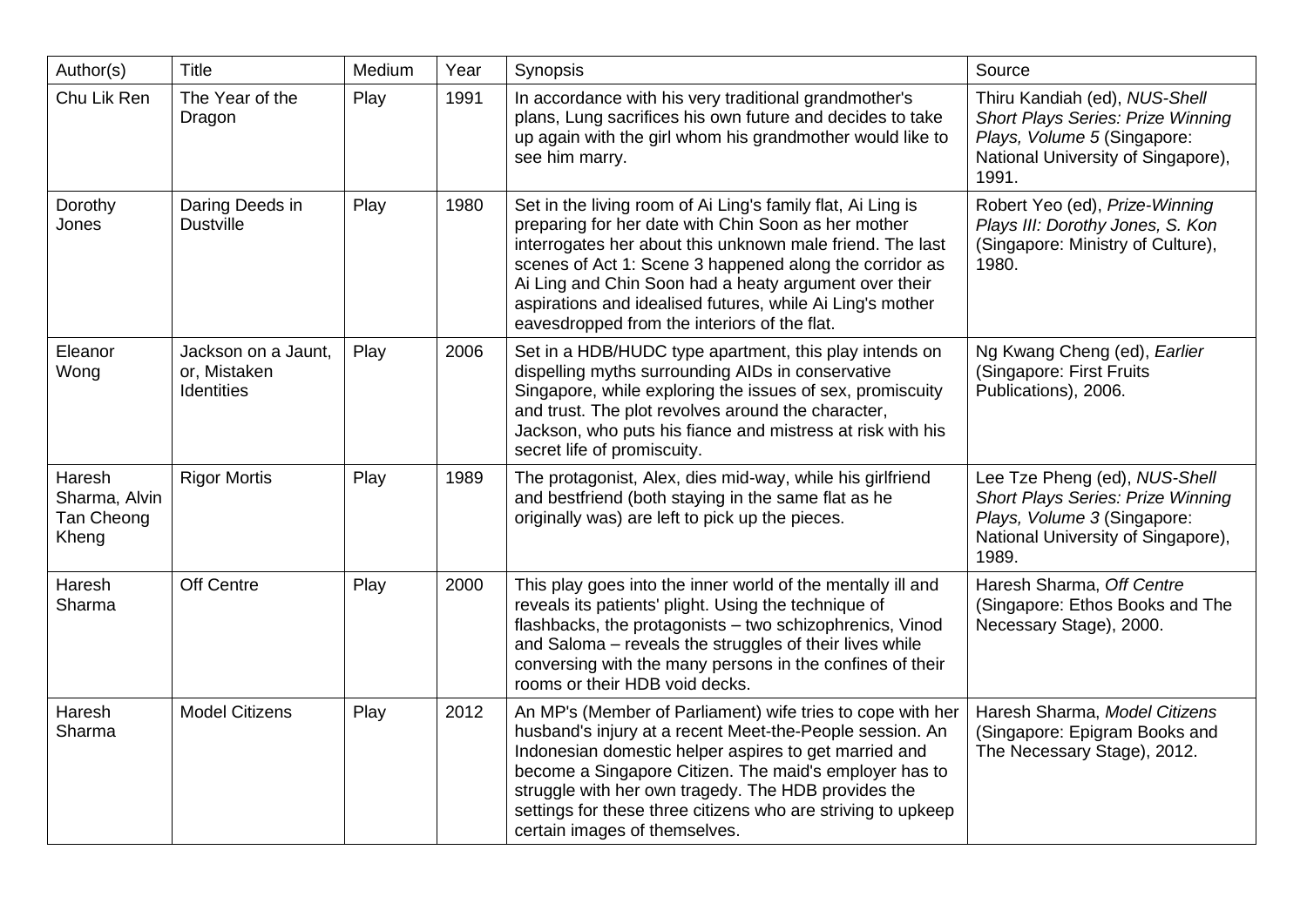| Haresh<br>Sharma  | Lizard                              | Play | 2011 | The relationships between a mother, son and maid of a<br>family turns topsy-turvy as they hurl hurtful remarks, throw<br>tantrums and pour out their rages at each other.                                                                                                                                                                                                                                   | Haresh Sharma, Shorts 2 by<br>Haresh Sharma (Singapore: The<br>Necessary Stage), 2011.                                                                     |
|-------------------|-------------------------------------|------|------|-------------------------------------------------------------------------------------------------------------------------------------------------------------------------------------------------------------------------------------------------------------------------------------------------------------------------------------------------------------------------------------------------------------|------------------------------------------------------------------------------------------------------------------------------------------------------------|
| Koh Juan<br>Toong | The Bringer of<br>Wonder            | Play | 1981 | The action of the play spans over a time period of about<br>48 hours, in a two-room apartment of a HDB flat in Toa<br>Payoh. A young man returns to Singapore after a long<br>absence and contacts his childhood girl-friend.                                                                                                                                                                               | Robert Yeo (ed), Prize-Winning<br>Plays II: Koh Juan Toong, Elizabeth<br>Su, Yeo Soh Choo (Singapore:<br>Ministry of Culture), 1981.                       |
| Ovidia Yu         | Flying High                         | Play | 1991 | Set primarily in a HDB flat, a daughter, Mun Yee, decides<br>to break with Roland, her ang mo boyfriend, and stays<br>back in Singapore to look after her sick mother, Mdm Neo.                                                                                                                                                                                                                             | Thiru Kandiah (ed), NUS-Shell<br><b>Short Plays Series: Prize Winning</b><br>Plays, Volume 5 (Singapore:<br>National University of Singapore),<br>1991.    |
| Stella Kon        | The Scholar's<br>Mother             | Play | 1980 | The main set is the central room of the flat occupied by<br>Mdm Chong Lai-Li and her son, as they deliberate about<br>her son's future - to complete his university education or to<br>leave for a job that promises good salary.                                                                                                                                                                           | Robert Yeo (ed), Prize-Winning<br>Plays I: Ronald Alcantra, S. Kon,<br>Tan Sor Poh (Singapore: Ministry of<br>Culture), 1980.                              |
| Tan Sor Poh       | The Broken Image                    | Play | 1980 | Set in the sitting room of the Chan family's home, the<br>sensitive son, Ah Kiat, rebels against his father's attempt<br>to mould him and not even his mother's love and<br>understanding can prevent her son from walking out of the<br>home.                                                                                                                                                              | Robert Yeo (ed), Prize-Winning<br>Plays I: Ronald Alcantra, S. Kon,<br>Tan Sor Poh (Singapore: Ministry of<br>Culture), 1980.                              |
| Tan Tarn<br>How   | Two Men, Three<br><b>Struggles</b>  | Play | 1987 | Set in the living room of a three-room HDB flat occupied<br>by a father and his unemployed son, the heated tempers<br>of two frustrated men could not be contained within the<br>walls of their flat. On one hand, the father struggles to<br>keep the family alive despite impending financial troubles,<br>while on the other, the egotistical son blames his father for<br>his current failures in life. | Arthur D Lindley (ed), NUS-Shell<br><b>Short Plays Series: Prize Winning</b><br>Plays, Volume 2 (Singapore:<br>National University of Singapore),<br>1987. |
| Verena Tay        | Queen Sophia and<br>That Dog Buster | Play | 2011 | A comical conversation between Queen Sophie, a small-<br>sized cat, King Buster, a large-sized dog, and Shark, head<br>of the tropical fish. These characters are all pets of Vera,<br>the owner of the HDB flat.                                                                                                                                                                                           | Verena Tay, In the Company of<br>Heroes (Singapore: BooksActually),<br>2011.                                                                               |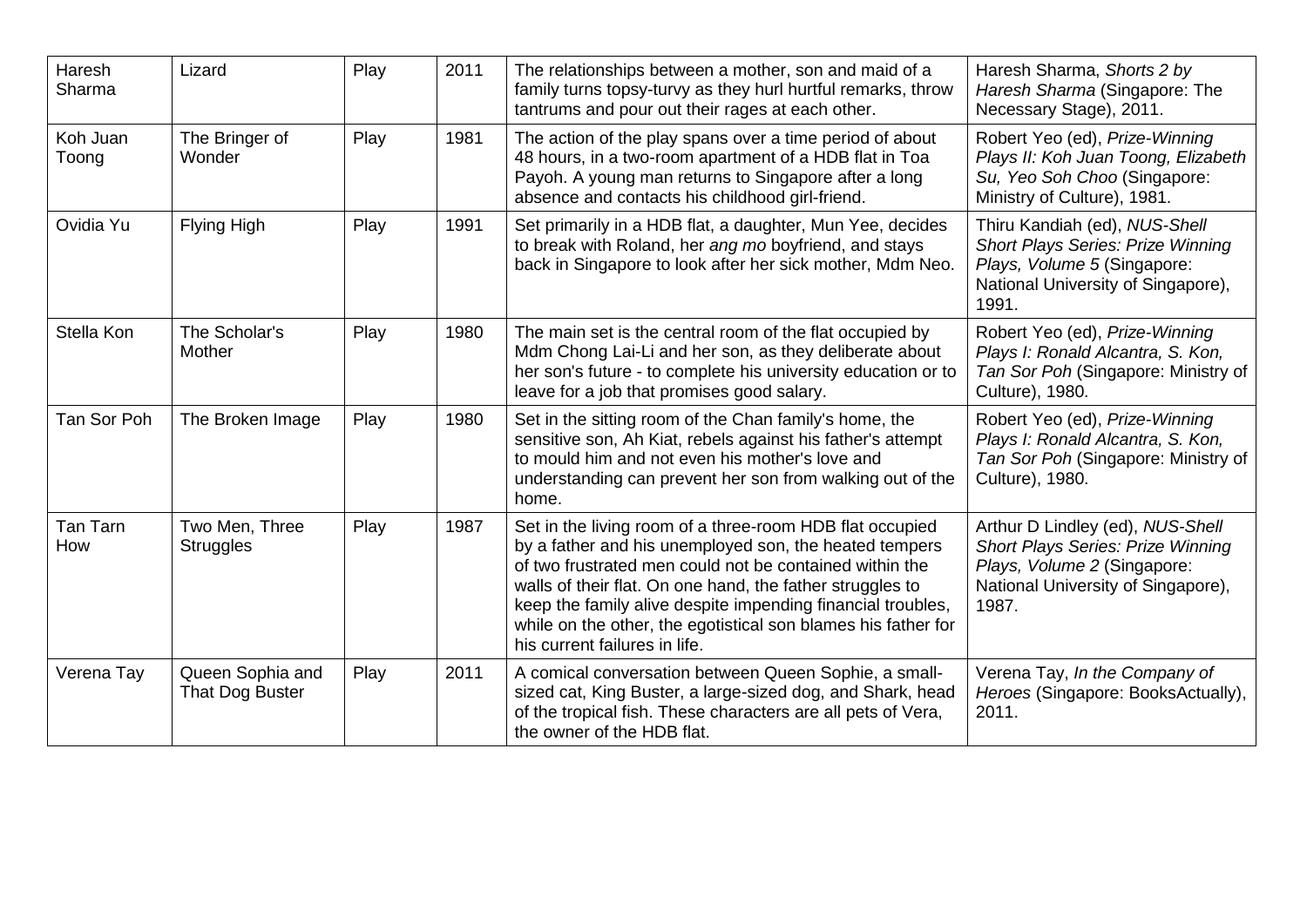| Verena Tay              | Promises    | Filmscript | 2004 | Set in the interiors of a modest 3-4 room HDB flat that<br>belongs to Seng & Ling, this script follows three concurrent<br>events happening to three couples, dealing with the<br>themes on birth conception, infertility and unwanted<br>babies. This script was later made into a short film by<br>Christopher Chew. | Verena Tay, In the Company of<br>Women (Singapore: SNP Editions),<br>2004.                                                                              |
|-------------------------|-------------|------------|------|------------------------------------------------------------------------------------------------------------------------------------------------------------------------------------------------------------------------------------------------------------------------------------------------------------------------|---------------------------------------------------------------------------------------------------------------------------------------------------------|
| Wilson Wong<br>Wie Sarn | Green Socks | Play       | 1989 | This poignant comedy is set in the living room of a HDB<br>flat. Joy Goh, a woman of fifty-five, mourns over the loss of<br>her TV - her only companion for all those lonely hours.                                                                                                                                    | Lee Tze Pheng (ed), NUS-Shell<br><b>Short Plays Series: Prize Winning</b><br>Plays, Volume 3 (Singapore:<br>National University of Singapore),<br>1989. |

| Author(s)                                                                      | <b>Title</b>      | Medium | Year | Synopsis                                                                                                                                                                                                                                                                                                                                                                                                                                                                                                                                                               | Source                     |
|--------------------------------------------------------------------------------|-------------------|--------|------|------------------------------------------------------------------------------------------------------------------------------------------------------------------------------------------------------------------------------------------------------------------------------------------------------------------------------------------------------------------------------------------------------------------------------------------------------------------------------------------------------------------------------------------------------------------------|----------------------------|
| David Gan                                                                      | Paintings         | Film   | 2010 | Every few years, HDB flats get a fresh coat of paint.                                                                                                                                                                                                                                                                                                                                                                                                                                                                                                                  | https://vimeo.com/15032231 |
| Tan Diya<br>(dir), Quek<br>Hui Min &<br>Helmi Ali<br>(prod), Tan<br>PK (photo) | <b>Downstairs</b> | Film   | 2008 | This short documentary on HDB life shares anecdotes of<br>community, love, dreams and memories.                                                                                                                                                                                                                                                                                                                                                                                                                                                                        | https://vimeo.com/14353550 |
| Tang Kang<br>Sheng                                                             | Remember          | Film   | 2010 | A filmmaker struggles to hold onto his childhood memories<br>of his grandmother's HDB estate as the place is soon to be<br>en bloc.                                                                                                                                                                                                                                                                                                                                                                                                                                    | https://vimeo.com/22052773 |
| Eric Khoo                                                                      | 12 Storeys        | Film   | 1997 | A young man jumps to his death from an HDB block and<br>returns to it in spirit, only to encounter the struggles of<br>three groups of its inhabitants. The first revolves around<br>strait-laced Meng, who is in charge of his younger sister<br>Trixie and brother Tee while their parents are away. The<br>second concerns the unhappily married couple of middle-<br>aged hawker Ah Gu and his attractive Chinese bride Lili.<br>The last group is San San and her mother, who<br>incessantly chastises the single and overweight San San<br>for her shortcomings. |                            |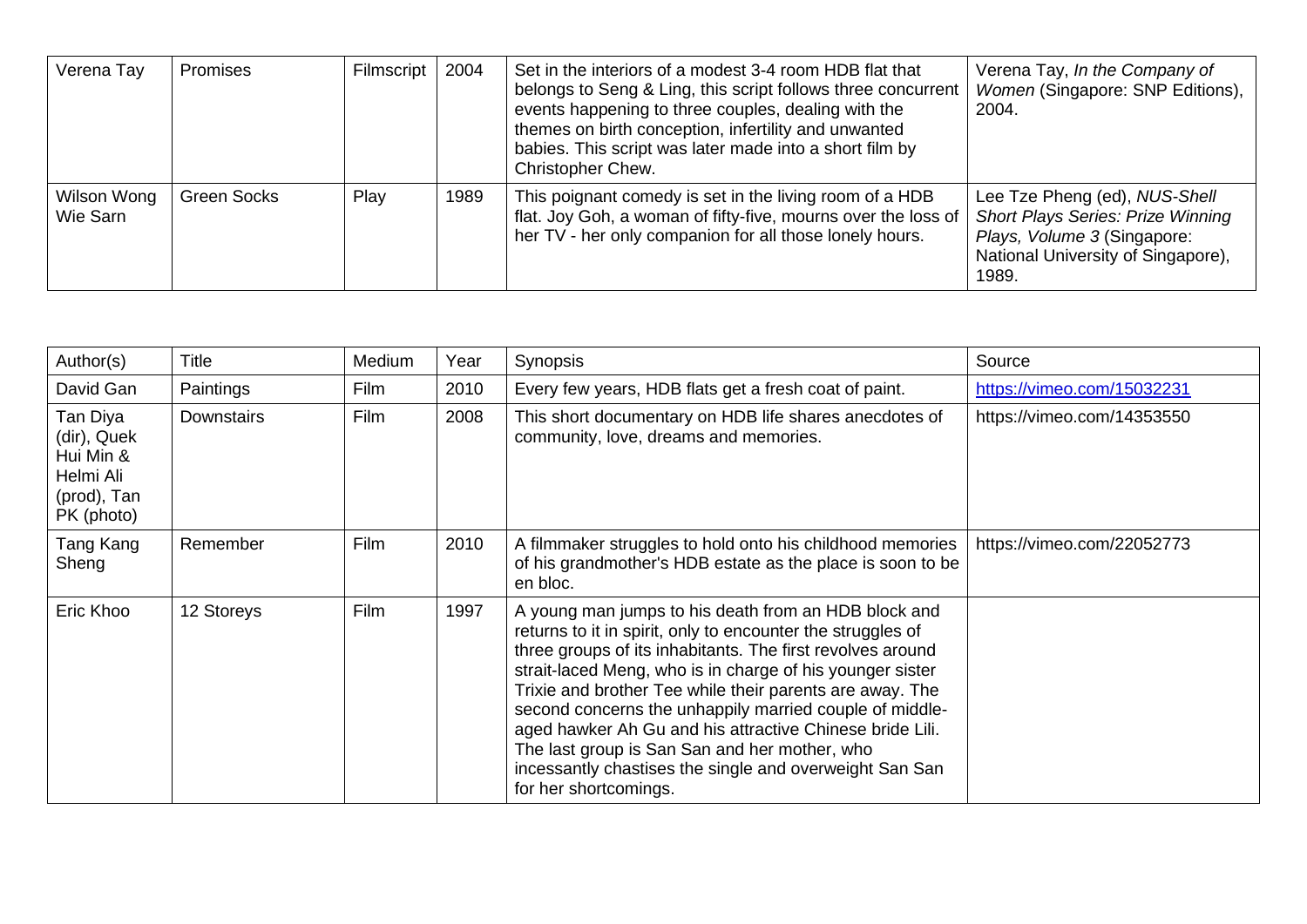| Woo Yen Yen                                                          | Singapore<br>Dreaming                           | Film | 2006           | This movie showcases the fragile dreams held by a<br>Singaporean family centred around the pursuit of those<br>dreams.                                                                                                                                                                                                                                                                                                                             | Sinema                        |
|----------------------------------------------------------------------|-------------------------------------------------|------|----------------|----------------------------------------------------------------------------------------------------------------------------------------------------------------------------------------------------------------------------------------------------------------------------------------------------------------------------------------------------------------------------------------------------------------------------------------------------|-------------------------------|
| Eng Yee<br>Peng                                                      | Diminishing<br><b>Memories</b>                  | Film | $\blacksquare$ | A documentary about Lim Chu Kang residents re-located<br>from their kampong farmhouses into HDB flats.                                                                                                                                                                                                                                                                                                                                             | Substation                    |
| Eng Yee<br>Peng                                                      | Diminishing<br><b>Memories II</b>               | Film | 2008           | A documentary about public sentiments regarding the<br>government's plans to develop agri-tainment business in<br>Lim Chu Kang.                                                                                                                                                                                                                                                                                                                    | Sinema                        |
| Sarina Md.<br>Rasol                                                  | Kampong Lorong<br><b>Buangkok</b>               | Film | 2007           | Residents of Kampong Lorong Buangkok, the last<br>remaining traditional village in Singapore, are interviewed<br>for their opinions on the kampong lifestyle, on the<br>differences between living in kampongs and HDB flats,<br>and on the government's decision to demolish their village<br>for the sake of urban re-development.                                                                                                               | Asian Film Archive / NLB      |
| Eva Tang<br>(dir), Tay Bee<br>Pin (dir),<br>Chow Wai<br>Thong (prod) | <b>Flat Dreams</b>                              | Film | 2007           | A series of three seriocomic vignettes of life presented<br>through Singapore's HDB heartland, namely: "Flat",<br>"Neighbourhood Watch" and "Void Deck".                                                                                                                                                                                                                                                                                           | Asian Film Archive / NLB      |
| Kelvin Ke                                                            | Caramel                                         | Film | 2008           | Detailed, chronological and graphic, Caramel is a recount<br>of an imagined incident of spousal abuse leading to<br>manslaughter, which takes place in a darkly lit HDB flat.                                                                                                                                                                                                                                                                      | Sinema / Singapore Short Cuts |
| Tan Pin Pin                                                          | <b>Moving House</b>                             | Film | 2001           | The Chew family is one of 55,000 Singapore families<br>forced to relocate the remains of their relatives to a<br>columbarium, as the gravesite is needed for urban<br>redevelopment.                                                                                                                                                                                                                                                               | Sinema / NLB                  |
| Rajendra<br>Gour                                                     | A Labour of Love -<br>The Housewife             | Film | 1974           | This short film examines the role of the Asian woman<br>within the realm of the home and the family. It features the<br>boundless work that a housewife has to accomplish in a<br>day in order to run a household and to care for her<br>husband and children. The film is an early feminist take on<br>the perception regarding the economic value of the stay-<br>at-home mother and wife, whose contribution to society is<br>often underrated. | Asian Film Archive            |
| Sherman Ong                                                          | The Ground I Stand<br>(Di Mana Bumi<br>Dipijak) |      |                |                                                                                                                                                                                                                                                                                                                                                                                                                                                    |                               |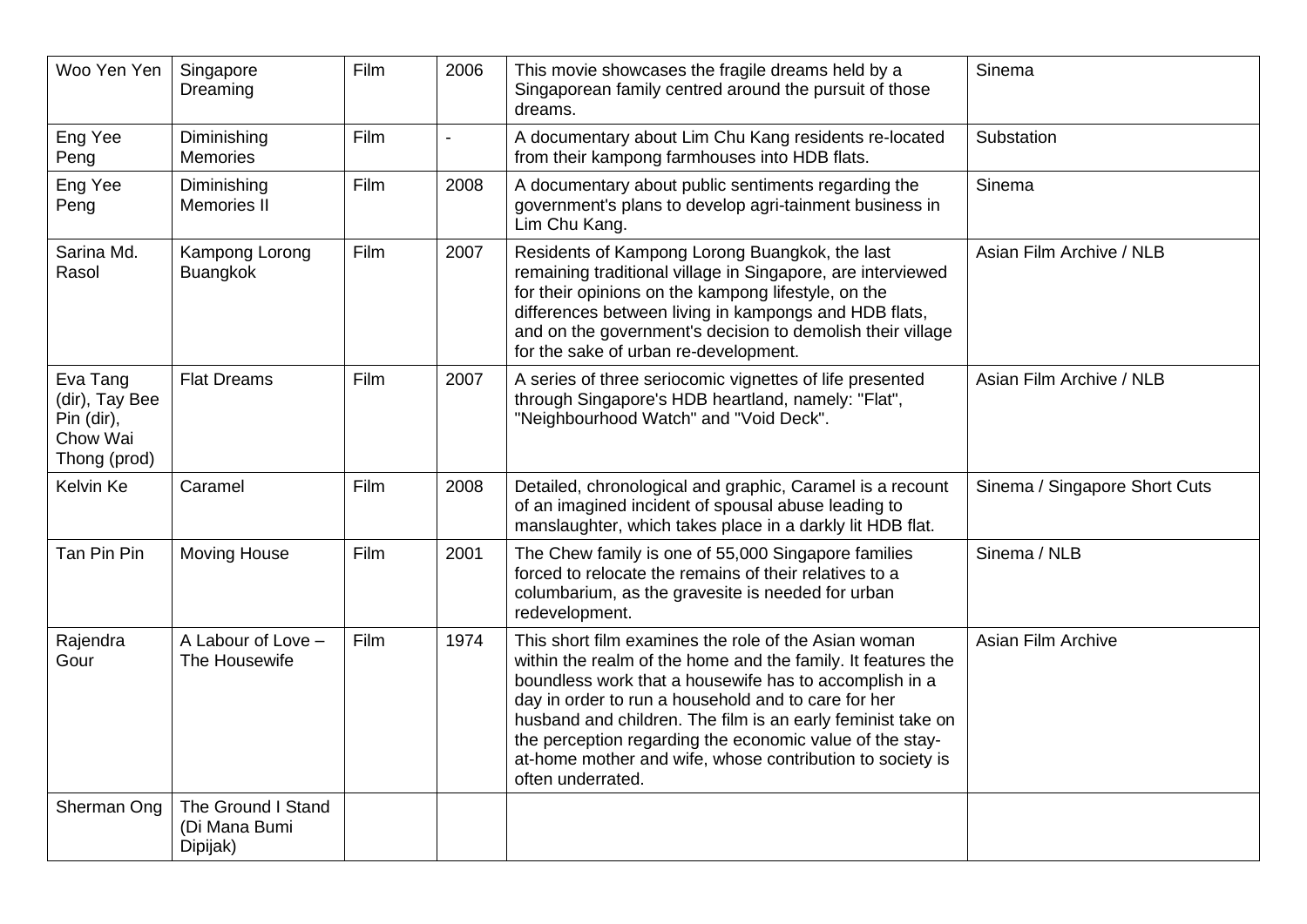| Sherman Ong                | Flooding in the time<br>of Drought |      |                  |                                                                                                                                                                                                                                                                                                                                                         |                           |
|----------------------------|------------------------------------|------|------------------|---------------------------------------------------------------------------------------------------------------------------------------------------------------------------------------------------------------------------------------------------------------------------------------------------------------------------------------------------------|---------------------------|
| Eric Khoo                  | Mee Pok Man                        |      |                  |                                                                                                                                                                                                                                                                                                                                                         |                           |
| Jasmine Ng,<br>Kelvin Tong | <b>Eating Air</b>                  |      |                  |                                                                                                                                                                                                                                                                                                                                                         |                           |
| Tan Bee<br>Thiam           | Shelter                            | Film | 2002             | A meditation on obsolescence, this film personifies a soon-<br>to-be-demolished bus-stop in a HDB estate, as a<br>protagonist who observes the transient human<br>relationships and conditions that are enacted under the<br>temporary shelter it provides.                                                                                             | Asian Film Archive        |
| Wee Li Lin                 | Holiday                            | Film | 2002             | Boon, a hardworking employee, is retrenched after eight<br>years of service. On his last day, he instinctively retreated<br>back home to his family's HDB flat, only to be<br>overwhelmed by shamefulness at not living up to his<br>mother's expectations. He thus decides to wander around<br>on a "holiday" in a bid to fill his time and emptiness. | Asian Film Archive        |
| Ler & Lip                  | The Unnamed<br>Feeling             | Film | $2000 -$<br>2007 | After a failed relationship, a young man experiences<br>unexplained bursts of emotions and crying episodes<br>triggered by the slightest agitation. Even in the comforts of<br>his own home and room, in the company of friends and<br>family, he has since not been able to stablize his<br>emotions.                                                  | Asian Film Archive        |
| Rajendra<br>Gour           | Sunshine Singapore                 | Film | 1972             | This silent film features the sights of sunny Singapore set<br>to music. The film captures the hopes of the young<br>filmmaker, the beauty of a young nation, tempered by the<br>familiarity of daily life.                                                                                                                                             | <b>Asian Film Archive</b> |
| Rajendra<br>Gour           | My Child My Child                  | Film | 1979             | The film begins with a woman reflecting about her role as<br>a person and as a mother. Her love and the sacrifices she<br>has made for her children are evident. Some of the most<br>important scenes takes place in the living and bed room of<br>their HDB flat, with the mother lovingly taking care of her<br>children.                             | Asian Film Archive        |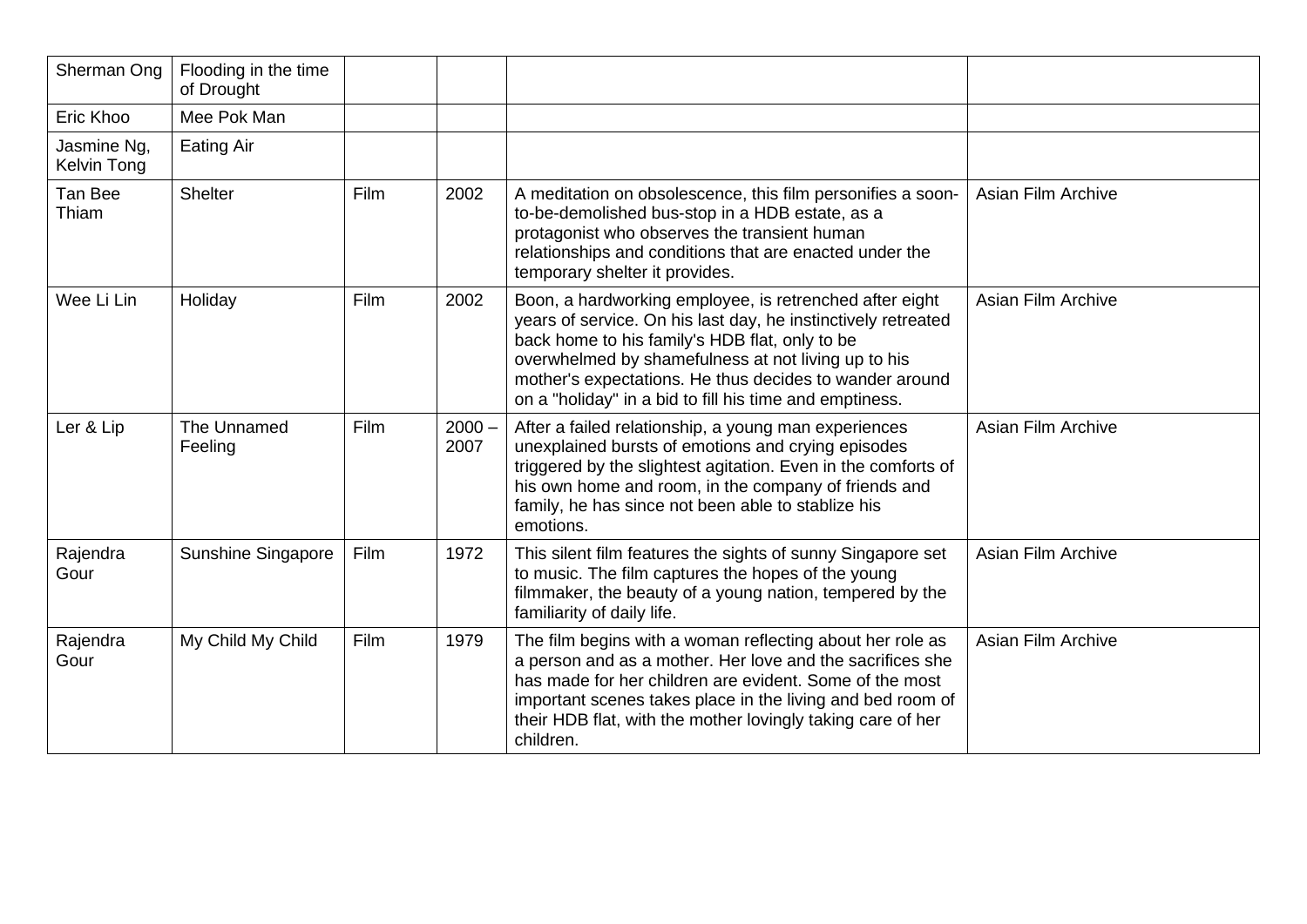| Wee Li Lin                          | All My Presents            | Film | 2002 | Sue's HDB flat transforms in order to hold a Christmas<br>party. Excitedly, she prepares specially bought presents<br>for all her guests and decorates her flat for the occasion.<br>The lack of appreciation from her guests leads to much<br>disappointment. At the end of the party, her room<br>becomes a place for reflection.                                                                                                                                                                                                                                                                                                                  | Asian Film Archive |
|-------------------------------------|----------------------------|------|------|------------------------------------------------------------------------------------------------------------------------------------------------------------------------------------------------------------------------------------------------------------------------------------------------------------------------------------------------------------------------------------------------------------------------------------------------------------------------------------------------------------------------------------------------------------------------------------------------------------------------------------------------------|--------------------|
| Lim Suat Yen                        | The Road Less<br>Travelled | Film | 1997 | Four friends face various struggles as they pursue their<br>dreams of acting and singing. Ideals are confronted with<br>the pragmatism that is ruling the families of these young<br>people.                                                                                                                                                                                                                                                                                                                                                                                                                                                         | Asian Film Archive |
| <b>Ellery Ngiam</b>                 | Crammed                    | Film | 2003 | This film portrays the callousness and tragic<br>consequences that ensue when a twelve-year-old boy is<br>subjected to the excessive pressure from his mother to<br>outperform all others in school.                                                                                                                                                                                                                                                                                                                                                                                                                                                 | Asian Film Archive |
| Mirabelle Ang                       | Past Tense                 | Film | 2003 | Recordings of the sights and sounds in Singapore and Los<br>Angeles made in 2003, juxtaposed with narrated<br>reflections on memory, kinship and art.                                                                                                                                                                                                                                                                                                                                                                                                                                                                                                | Asian Film Archive |
| Michael<br><b>Cheng Seow</b><br>Wee | Clocks and<br>Cockroaches  | Film | 1999 | Clocks and Cockroaches is made up of a collection of 4<br>short films - Touch the Sun, Office Delights, Meeting in the<br>Middle of X and The Mee Pok Boy. Touch the Sun deals<br>with the aimlessness of youth today and how redemption<br>can be found in the unlikeliest of places. Office Delights is<br>a story of a carefree delivery boy who brings food to an<br>office populated with amusing and sometimes scary<br>characters. Meeting in the Middle of X touches on the<br>friendship between an old coffee shop owner and a<br>schoolgirl. The Mee Pok Boy shows how a man<br>rediscovers his love for his wife and his new-born child. | Asian Film Archive |
| Swee Wee<br>Keong                   | <b>Carrot Cake</b>         | Film | 2005 | This film chronicles a day's events in the life of a middle-<br>aged woman who sells carrot cake at a food centre. A<br>sense of longing and loneliness pervades the world of the<br>film, just as it does her isolated existence that is<br>unalleviated by attempts to keep up a bright outlook.                                                                                                                                                                                                                                                                                                                                                   | Asian Film Archive |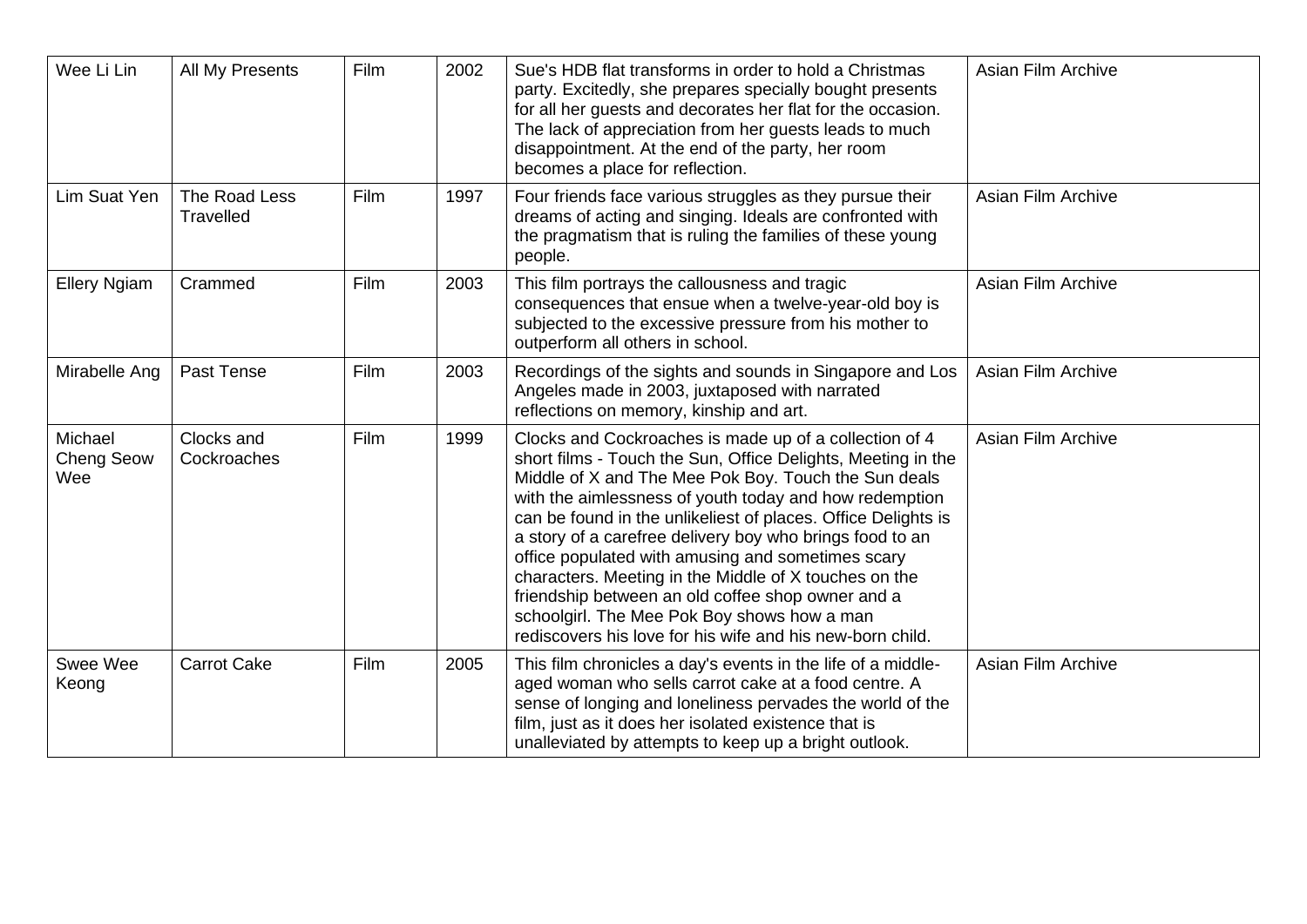| CheeK                  | Chicken Rice War                                          | Film | 2000 | An adaptation of Shakespeare's Romeo and Juliet,<br>Chicken Rice War is a romantic comedy that revolves<br>around two star-crossed lovers, Fenson and Audrey, who<br>are caught in the tangles of an inter-family feud over the<br>quality of their chicken rice. This film is set primarily in the<br>hawker centre of a typical HDB estate.                                                                                   | Asian Film Archive |
|------------------------|-----------------------------------------------------------|------|------|---------------------------------------------------------------------------------------------------------------------------------------------------------------------------------------------------------------------------------------------------------------------------------------------------------------------------------------------------------------------------------------------------------------------------------|--------------------|
| K. Rajagopal           | <b>The Glare</b>                                          | Film | 1996 | A woman who has to single-handedly raise a young<br>daughter and suffer abuse from a drunk husband, finds<br>solace in watching television and drumming up elaborate<br>fantasies. Her compulsive television viewing habit<br>escalates until the day her husband brutally smashes her<br>dreams of a glamorous life and she descends into<br>madness. The homely domestic environment of a HDB flat<br>is suddenly overturned. | Asian Film Archive |
| Koh Kuan<br>Hua        | His Dream, Her<br>Unrequisite Love,<br><b>Their Roots</b> | Film | 2006 | A man reflects on his relationship with his grandmother.                                                                                                                                                                                                                                                                                                                                                                        | Asian Film Archive |
| M. Shahrom<br>Μ.       | Snip Snip                                                 | Film | 2006 | This short film is about a young Muslim boy overcoming<br>his fears of circumcision. Herman is subjected to the<br>teasing of his peers, mostly neighbours living beside his<br>family's flat, and the wrath of his father when he refuses to<br>undergo circumcision.                                                                                                                                                          | Asian Film Archive |
| Kelvin Sng Li<br>Rearn | Mothers & Sons                                            | Film | 2004 | The film revolves around Bryen, a young boy who lives<br>with his single, working mother in a standard HDB flat.<br>Stressed from the pressures of making ends meet, she<br>constantly scolds him for spending too much time playing<br>instead of studying. She sends him to live with a relative,<br>who is very proud of her university student son who<br>studies all day everyday, and never comes out of his<br>room.     | Asian Film Archive |
| Jonathan<br>Chong      | <b>Brown Sugar</b>                                        | Film | 2009 | After an accident that kills her boyfriend, Kaelyn isolates<br>herself in their shared HDB flat. She finds comfort in<br>listening to her boyfriend's last voice messages and<br>struggles to find closure as every evidence is the flat is a<br>trace of the ex-occupant whom she dearly yearns for.                                                                                                                           | Asian Film Archive |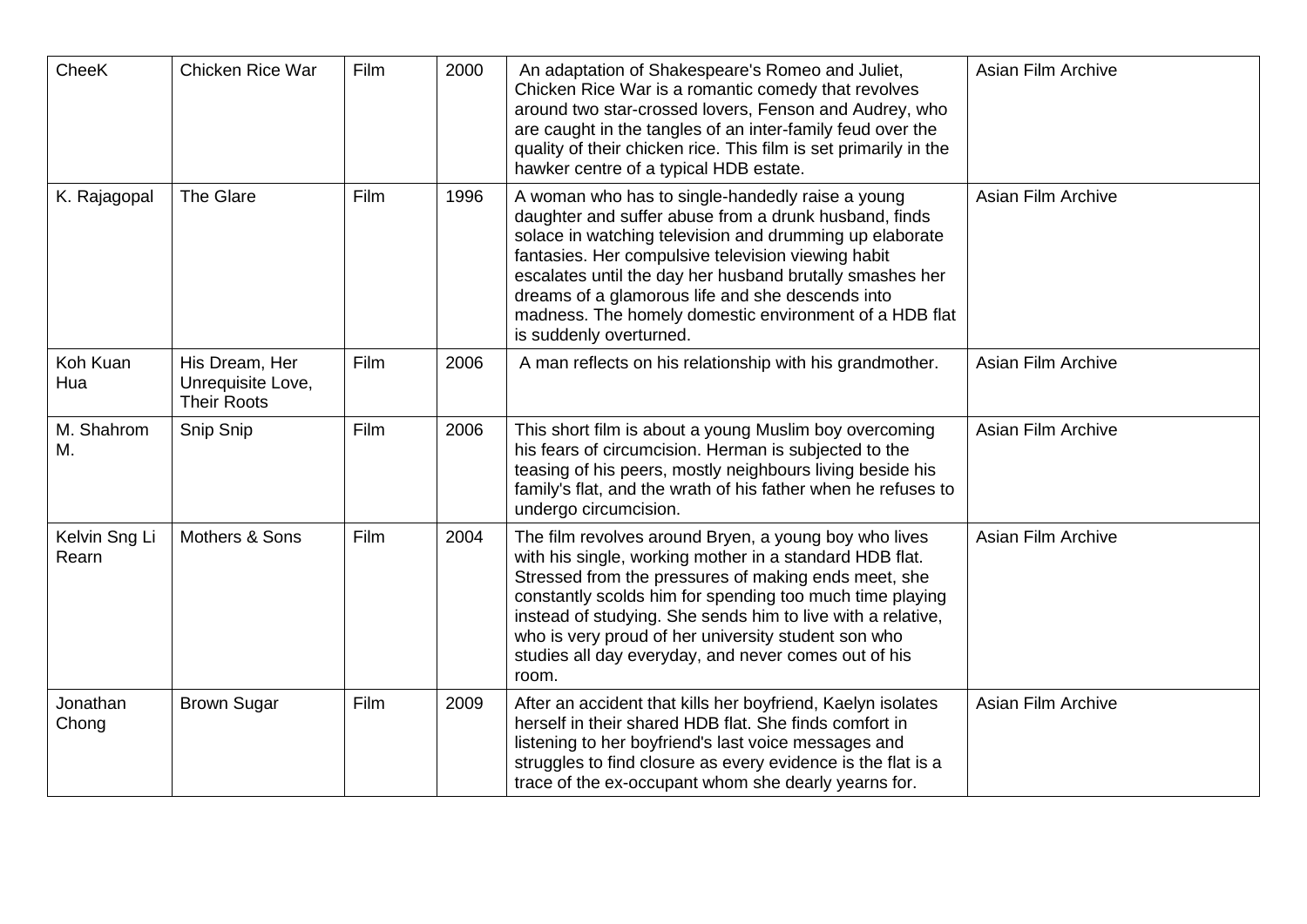| Joshua Tan<br>Kai Hui         | <b>Sweet Sorrow</b>         | Film | 2006 | After unintentionally overhearing many accounts of<br>scoldings, a young schoolboy is propelled by pity for his<br>schoolmate and next door neighbour, who is frequently<br>unfairly caned by her grandmother, to improve her life in<br>as many ways as he can.                                         | Asian Film Archive |
|-------------------------------|-----------------------------|------|------|----------------------------------------------------------------------------------------------------------------------------------------------------------------------------------------------------------------------------------------------------------------------------------------------------------|--------------------|
| Samantha<br>Wee               | Good Morning 60             | Film | 2009 | Peter Pang has just celebrated his sixtieth birthday and is<br>beginning to dread the banality that lies ahead for him. A<br>surprise encounter with Bhangra (a form of Indian dance)<br>injects Peter with a newfound zest for life as he attempts<br>to rekindle the passion between him and his wife. | Asian Film Archive |
| Elwin Goh                     | Forgiven, Forgotten         | Film | 2005 | An embittered son copes with the loss of his mother and<br>their family's wealth as they shift from a luxurious landed<br>property to a tiny HDB flat, learning in the process, the<br>magnitude of his father's sacrifices.                                                                             | Asian Film Archive |
| <b>Wesley Leon</b><br>Aroozoo | Peep                        | Film | 2010 | Through an eyehole in the door of a HDB flat, the film<br>looks at how homes and families are attacked by 'sharks'<br>as they attack the corridor that the eyehole overlooks.                                                                                                                            | Asian Film Archive |
| <b>Wesley Leon</b><br>Aroozoo | Love Me Yesterday           | Film | 2008 | The recollections and memories of a past relationship is<br>played out on a recording. The homely HDB environment<br>is associated with the gleeful periods of love.                                                                                                                                     | Asian Film Archive |
| <b>Wesley Leon</b><br>Aroozoo | Flicker                     | Film | 2006 | Taking place in a HDB carpark, Flicker is the fall of a<br>young man who is trying to make ends meet. He ends up<br>caught in the act of taking a girl hostageand things start<br>to go bad as hope once again flickers away.                                                                            | Asian Film Archive |
| Joey Lam                      | Goodbye                     | Film | 2007 | Mourning the death of her father, the protagonist relives<br>fond childhood memories of them riding a bicycle together<br>through the HDB estate, as well as the circumstances<br>surrounding his death.                                                                                                 | Asian Film Archive |
| Teo Eng<br>Tiong              | <b>Truth Be Told</b>        | Film | 2007 | A reporter and a cameraman are assigned to survey a<br>HDB block in search of sensationalist stories. Although<br>successful in their search, the reporter grows increasingly<br>nervous, seemingly hiding something from her colleague<br>and those who know her.                                       | Asian Film Archive |
| Jeremy Sing                   | The Girl in a Red<br>Sarong | Film | 2007 | In the first scene, a woman is seen escaping from her<br>landlord as her landlord makes her way up to the HDB flat.<br>The protagonist, wearing a red sarong kebaya, then<br>travels around searching for a job to pay her overdue rent.                                                                 | Asian Film Archive |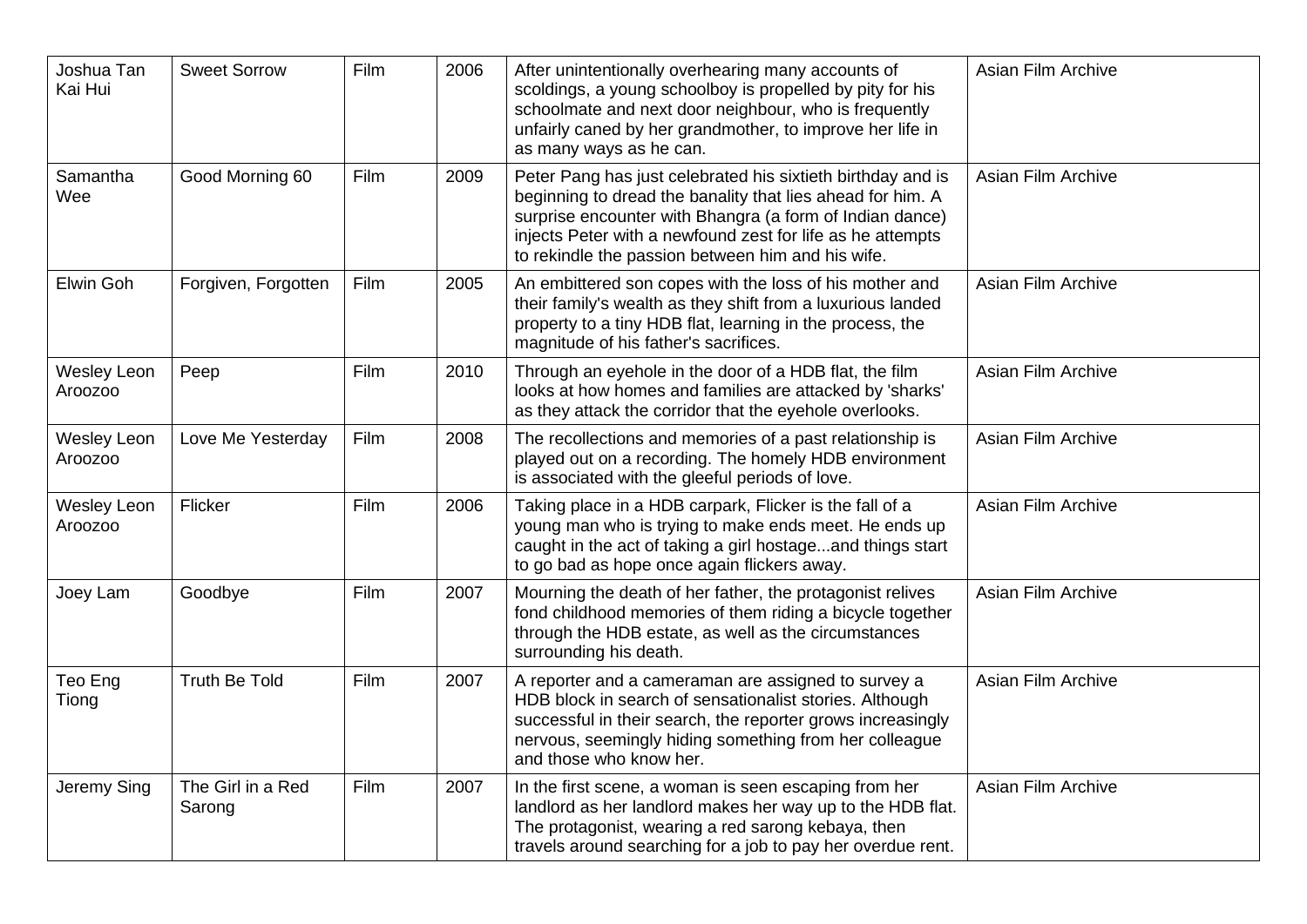| M. Raihan<br>Halim        | Sunat                                   | Film | 2007 | This comedy tells of the anxieties a young boy faces as he<br>chooses to undergo circumcision to prove the advent of<br>his manhood. His cowardice is frequently the joke of his<br>neighbours. After he successfully conquers his fear, his<br>family then hosts a huge feast for everyone in the<br>neighbourhood.                                                                                      | Asian Film Archive |
|---------------------------|-----------------------------------------|------|------|-----------------------------------------------------------------------------------------------------------------------------------------------------------------------------------------------------------------------------------------------------------------------------------------------------------------------------------------------------------------------------------------------------------|--------------------|
| Kan Lume                  | Deanna                                  | Film | 2007 | The film explores the teenage frustrations of a girl having<br>to shoulder the responsibilities of caring for her siblings<br>and the home unit while her mother appears to be unfair in<br>her expectations. The mother-daugher relationship is put<br>to further test when a younger sibling is injured.                                                                                                | Asian Film Archive |
| Gavin Lim                 | <b>Bastard Born Under</b><br>a Bad Star | Film | 2007 | This film reveals the emotional and verbal abuse inflicted<br>upon the seemingly meek victim as a child which appears<br>to have perpetuated his violent, destructive behaviour as<br>an adult. The destructive behaviour then escalated into the<br>now grownup man who spies on his air stewardess<br>neighbour, living in the HDB flat opposite, while harbouring<br>thoughts of sexually abusing her. | Asian Film Archive |
| Michael Tay<br>Hong Khoon | Wet Season                              | Film | 2007 | Wet Season tracks a filmmaker's attempt to find closure<br>after his father's death by making a short film, reminiscing<br>about the time spent together with his father in their cosy<br>little flat, and above all, pining for the lost opportunities<br>between them.                                                                                                                                  | Asian Film Archive |
| S. Viknesh                | The Night Out                           | Film | 2007 | Three men get ready for a hedonistic night out, little<br>knowing that a brief encounter the day before would return<br>to haunt them in a massive way.                                                                                                                                                                                                                                                   | Asian Film Archive |
| Justin<br>Fernando        | <b>Uncle Downstairs</b>                 | Film | 2008 | The friendship between a young Indian boy and a lonely,<br>grieving old man develop when they bond through an<br>unlikely and unassuming object - the sweet wrapper,<br>bought from sweets in the mama shop underneath their<br>HDB block.                                                                                                                                                                | Asian Film Archive |
| Don Aravind<br>Rajah      | Sakkarangal<br>(Wheels)                 | Film | 2008 | A schoolboy loses his bicycle and combs the<br>neighbourhood to recover it in order to avoid a scolding<br>from his father. He soon finds the bicycle in the<br>possession of a rag-lady.                                                                                                                                                                                                                 | Asian Film Archive |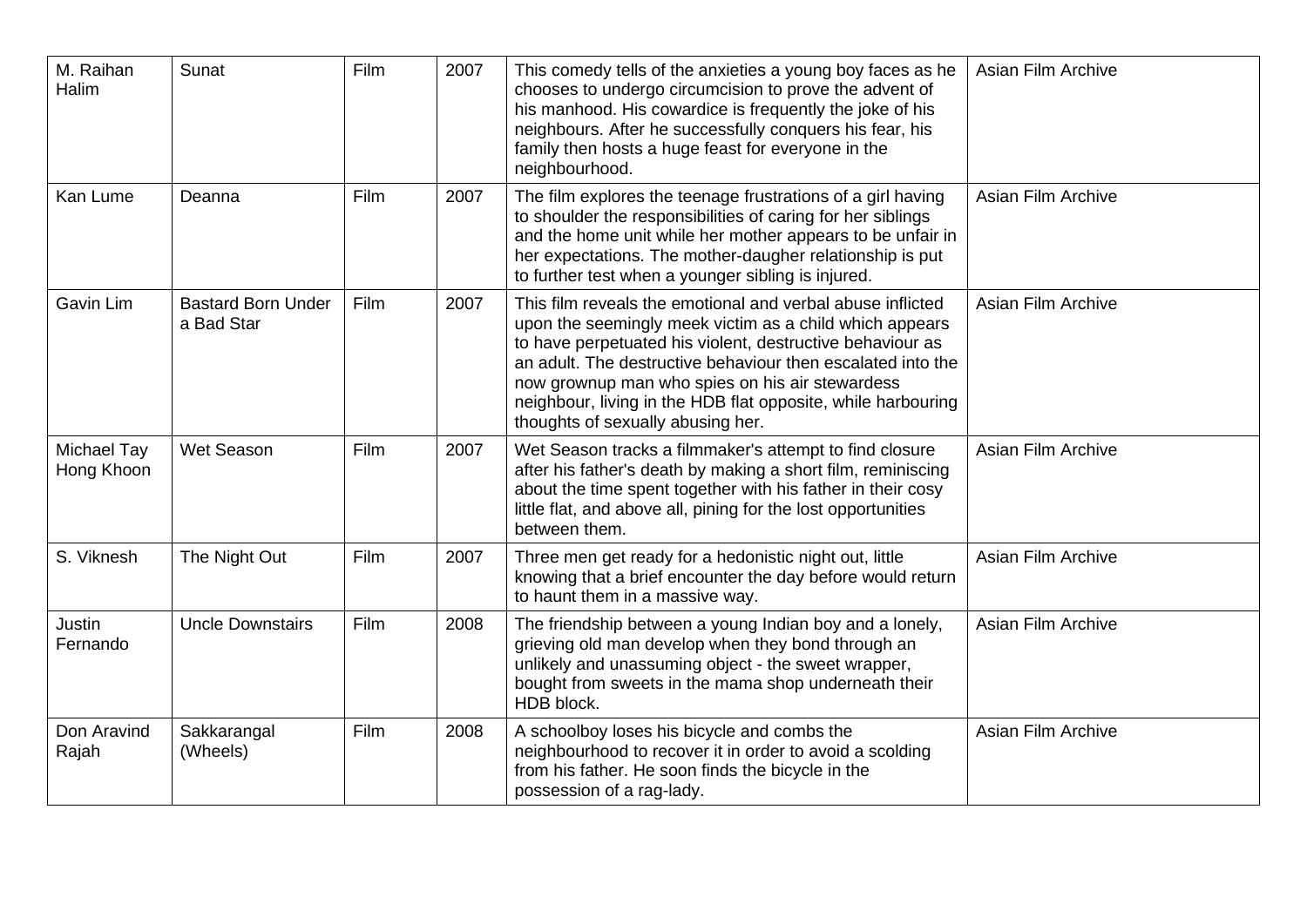| Sudeep<br><b>Bhupal Singh</b> | Adik                  | Film | 2008 | A young boy loses his best friend during a playful round of<br>wrestling in the living room of a flat, while the mother is<br>busying herself in the kitchen. The accident leaves him<br>emotionally scarred for life.                                                                                                                                                                                                                                                    | Asian Film Archive        |
|-------------------------------|-----------------------|------|------|---------------------------------------------------------------------------------------------------------------------------------------------------------------------------------------------------------------------------------------------------------------------------------------------------------------------------------------------------------------------------------------------------------------------------------------------------------------------------|---------------------------|
| Joanne<br>Cheong              | <b>Dusk</b>           | Film | 2005 | A man and a woman find themselves in failed relationships<br>that has them contemplating suicide. Through a chance<br>encounter and common suicidal flashpoint, they meet on<br>the rooftop of a HDB block, and a catastrophe is avoided.<br>Their identification with each other's emotional void helps<br>bridge the feelings of loneliness.                                                                                                                            | <b>Asian Film Archive</b> |
| Alka C. Mehta                 | Never Been<br>Touched | Film | 2005 | A deeply cynical and fiercely independent artist has her<br>rigid perspective on life transformed by a young boy who<br>fortuitously enters into her world after being abandoned by<br>his father.                                                                                                                                                                                                                                                                        | <b>Asian Film Archive</b> |
| Daniel Hui                    | One Day in June       | Film | 2009 | A young woman returns from Europe and tries to settle<br>back into life at home.                                                                                                                                                                                                                                                                                                                                                                                          | <b>Asian Film Archive</b> |
| <b>Muhd Salihin</b><br>Ramli  | Left Hook             | Film | 2010 | Sonya, an amateur female boxer, faces her ultimate<br>struggle for independence against her overbearing and<br>irresponsible father. Her home, in a cosy HDB flat,<br>represents the safe haven for her, literally, as she kept her<br>most valuable assets in it. However, as her father decides<br>to betray her, she turns her back against home. While<br>wrestling with her troubled home life, she discovers an<br>underground fight club where there are no rules. | <b>Asian Film Archive</b> |
| Tia Quah                      | Tan Xin               | Film | 2006 | An elderly man is abandoned by his son and forced to live<br>in a one-room flat, having only his healthcare worker as<br>company during her shift. She volunteers to help him post<br>his letters to his son and replies these same letters herself<br>in the guise of his son. By and by, love blossoms to cheer<br>his spirit.                                                                                                                                          | Asian Film Archive        |
| <b>Ting Tzu</b><br>Kiong      | My Keys               | Film | 2006 | A young man wakes up to prepare for a job interview with<br>great enthusiasm, only to discover with dismay that he has<br>misplaced his keys and is locked in. Desperate, he turns to<br>the altar and pleads for help from the Goddess of Mercy<br>who holds his fate in her hands.                                                                                                                                                                                      | <b>Asian Film Archive</b> |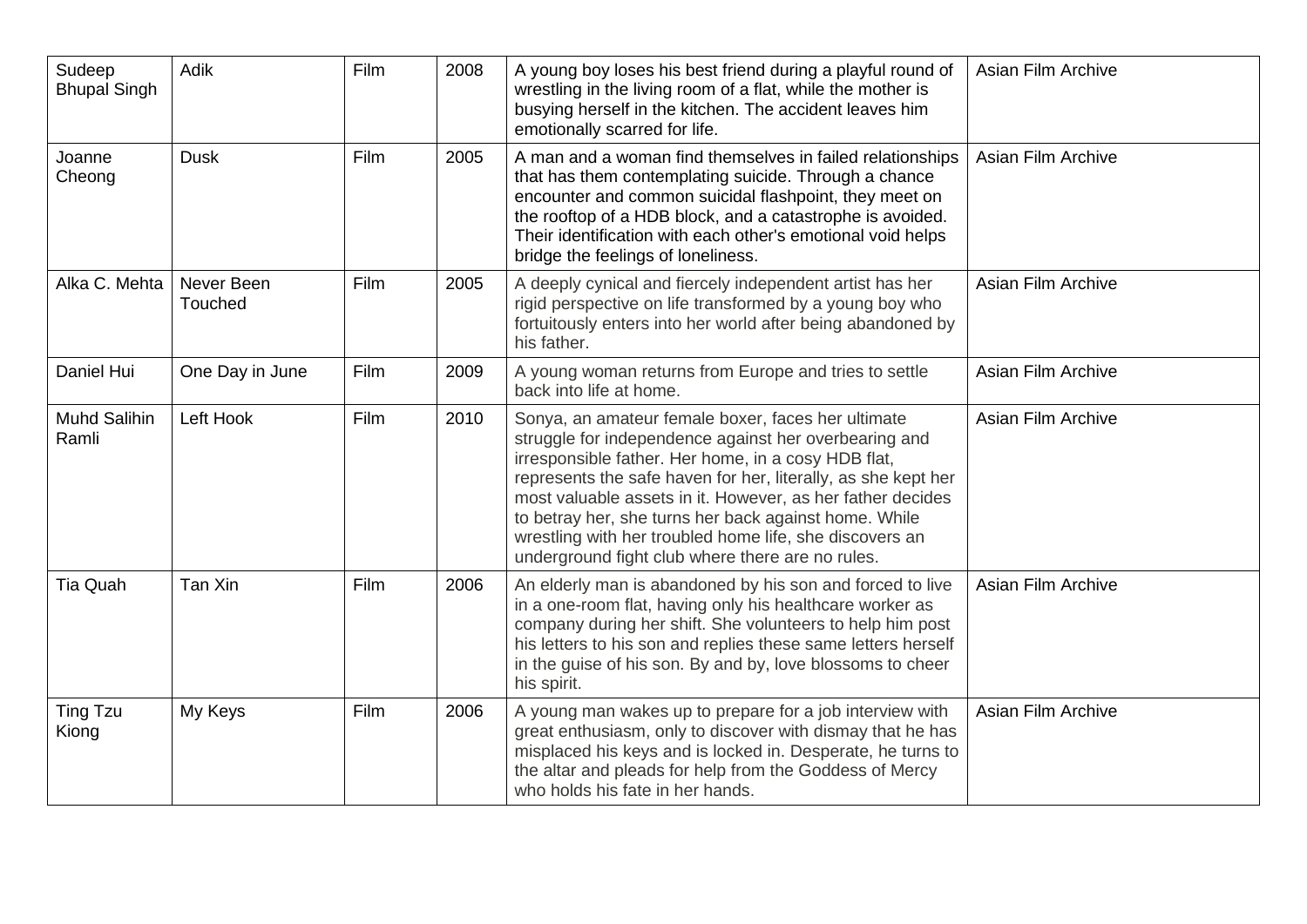| Kenny Tan       | Our Last Day      | Film | 2007 | Seventeen-year old Midori Nakamura leaves suburban<br>Yokohama, Japan, with her family, and settles into a new<br>life in cosmopolitan Singapore. Shy and reserved, she<br>finds it daunting and difficult adjusting to city-life in a<br>foreign country, till she meets 15 year-old Reiko<br>Sakaguchi, a cheerful and outspoken girl studying in the<br>same college. The film portrays the closeness between<br>two friends, their thoughts about leaving their hometowns,<br>and their blossoming friendship which takes a turn when<br>one leaves. | Asian Film Archive |
|-----------------|-------------------|------|------|----------------------------------------------------------------------------------------------------------------------------------------------------------------------------------------------------------------------------------------------------------------------------------------------------------------------------------------------------------------------------------------------------------------------------------------------------------------------------------------------------------------------------------------------------------|--------------------|
| Lee Khai Yan    | Live. Work. Die.  | Film | 2009 | Live. Work. Die documents the job-seeking process of a<br>61-year-old man who faces employment difficulties due to<br>his age. The film unfolds the realities faced by elderly<br>Singaporeans in their search for available jobs and<br>struggle to make a living in Singapore's fast-paced working<br>environment.                                                                                                                                                                                                                                     | Asian Film Archive |
| Goh Moy Yen     | For Rent          | Film | 2009 | For Rent takes a closer look at the populace who rely on<br>the government's Public Rental Scheme. The<br>documentaryFor Rent takes a closer look at the populace<br>who rely on the government's Public Rental Scheme. The<br>documentary features interviews with senior citizen Mdm<br>Ong Pek Choo, Ali B Ishak who is unemployed and<br>Housing Development Board Officer, Mr Fong Chee Seng.                                                                                                                                                       | Asian Film Archive |
| Liao Jiekai     | Clouds in a Shell | Film | 2008 | Yun is a teenager who shares an estranged relationship<br>with her foster mother and frequently runs away from<br>home while Jin is a young man trying to adjust to life in<br>National Service. These two young neighbours cross<br>paths in the course of one day and help each other come<br>to terms with their life, personal relationships and issues<br>with growing up.                                                                                                                                                                          | Asian Film Archive |
| Lawrence<br>Ong | <b>Beam</b>       | Film | 2010 | A young Tian and his family settle down in their new<br>suburban flat but having to constantly face his bickering<br>parents, Tian seeks solace in his toy action figures, and in<br>a friend from the neighbouring flat whom he has never<br>met. Their only connection is the shining beams from their<br>torchlights through the windows every night.                                                                                                                                                                                                 | Asian Film Archive |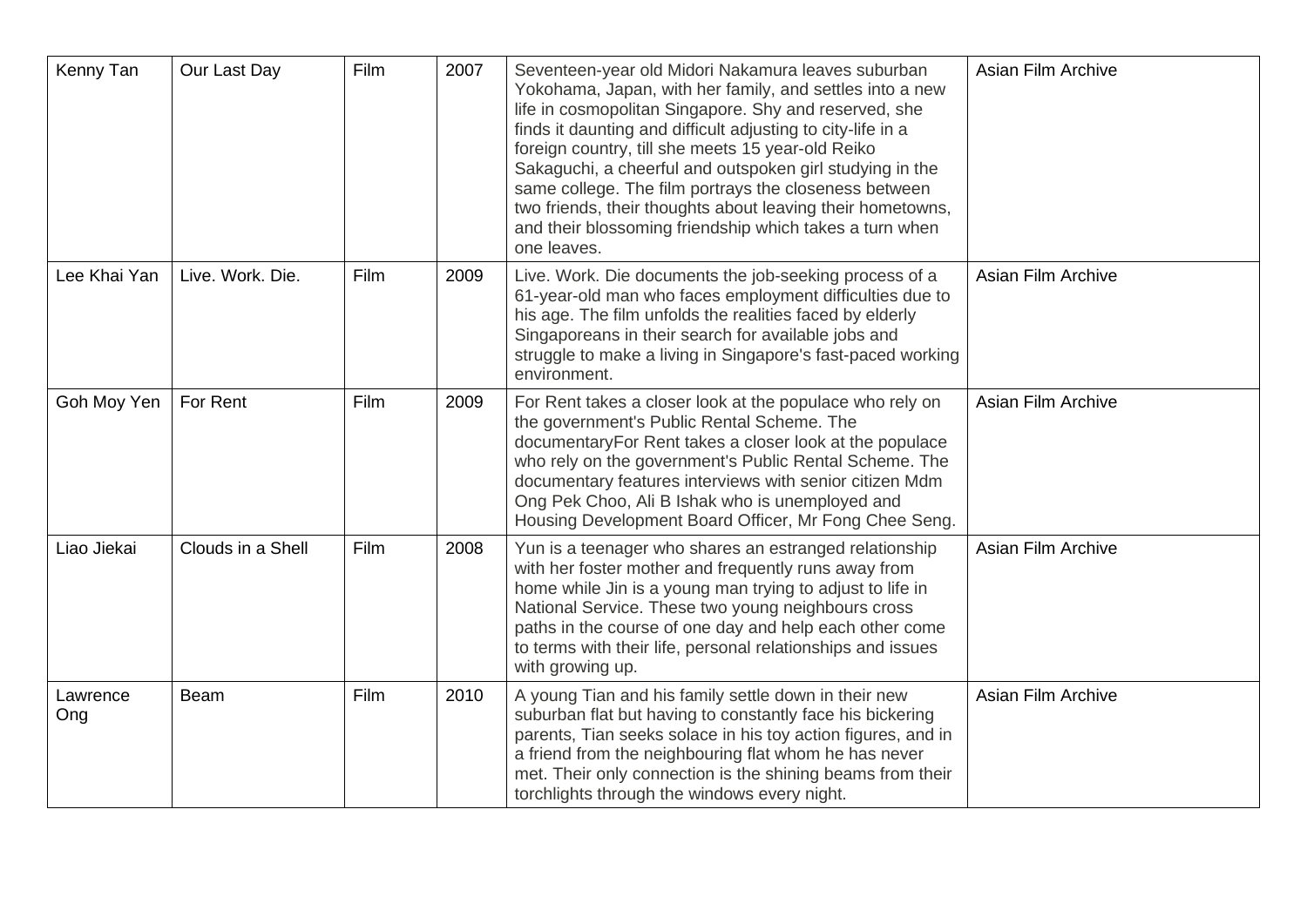| Ho Chong Jin                     | The Right Mix                                     | Film | 2006 | A tempestuous relationship between a father and his only<br>daughter is set right with the help of a third party who is<br>connected to them in different ways. Through the course<br>of the story, they are prompted to express how they<br>actually care for each other through gestures that speak of<br>their willingness to put the other's interests before their<br>own.                                                                                                                                                               | Asian Film Archive |
|----------------------------------|---------------------------------------------------|------|------|-----------------------------------------------------------------------------------------------------------------------------------------------------------------------------------------------------------------------------------------------------------------------------------------------------------------------------------------------------------------------------------------------------------------------------------------------------------------------------------------------------------------------------------------------|--------------------|
| Henry Wong                       | The Christmas Boy                                 | Film | 2009 | A young boy tries to befriend his elderly and unhappy<br>neighbour. With the help of his friends, the boy brings love<br>and warmth into the old man's life by reconciling him with<br>his son and inviting him to a Christmas party.                                                                                                                                                                                                                                                                                                         | Asian Film Archive |
| Lim Wui<br>Liang                 | The Ultimate<br>Challenge: Episode<br>9 - The Con | Film | 2004 | The Ultimate Challenge is a mock reality game show,<br>where contestants who successfully carry out the<br>designated con job of the week win a \$5000 cash prize.<br>The film positions itself as Episode 9 of the show, in which<br>the participant is tasked to swindle a woman out of \$500 in<br>order to win the cash prize. Mimicking the format of reality<br>shows on television, the film is complete with sequences<br>denoting participants' comments on their experiences,<br>advertisements, and on-air promotions of the show. | Asian Film Archive |
| Gek Li San,<br>Ho Choon<br>Hiong | Innocent                                          | Film | 2004 | A personal documentary about the suicide of a housewife.<br>From a chronological account of events to an exploration<br>of the victim's personality, the filmmakers look in all<br>directions to establish a sense of what caused the tragedy.                                                                                                                                                                                                                                                                                                | Asian Film Archive |
| <b>Ric Aw</b>                    | Buy Me Love                                       | Film | 2005 | The film relates the tale of a lonely hawker seeking love<br>and companionship. He eventually goes to a matchmaking<br>centre to buy a China bride. Centred around food and the<br>unspoken emotions by the couple, the young bride and her<br>much older husband are eventually reconciled as love<br>triumphs.                                                                                                                                                                                                                              | Asian Film Archive |
| Jeremy Sing                      | A Wake                                            | Film | 2005 | Part of this film proceeds via memory flashbacks to the<br>narrator's childhood years, during which he discovered the<br>secret reproach of his family history. His eventual<br>acceptance of it is captured in sequences set in the<br>present, which show his regret in not being close to his<br>late father.                                                                                                                                                                                                                              | Asian Film Archive |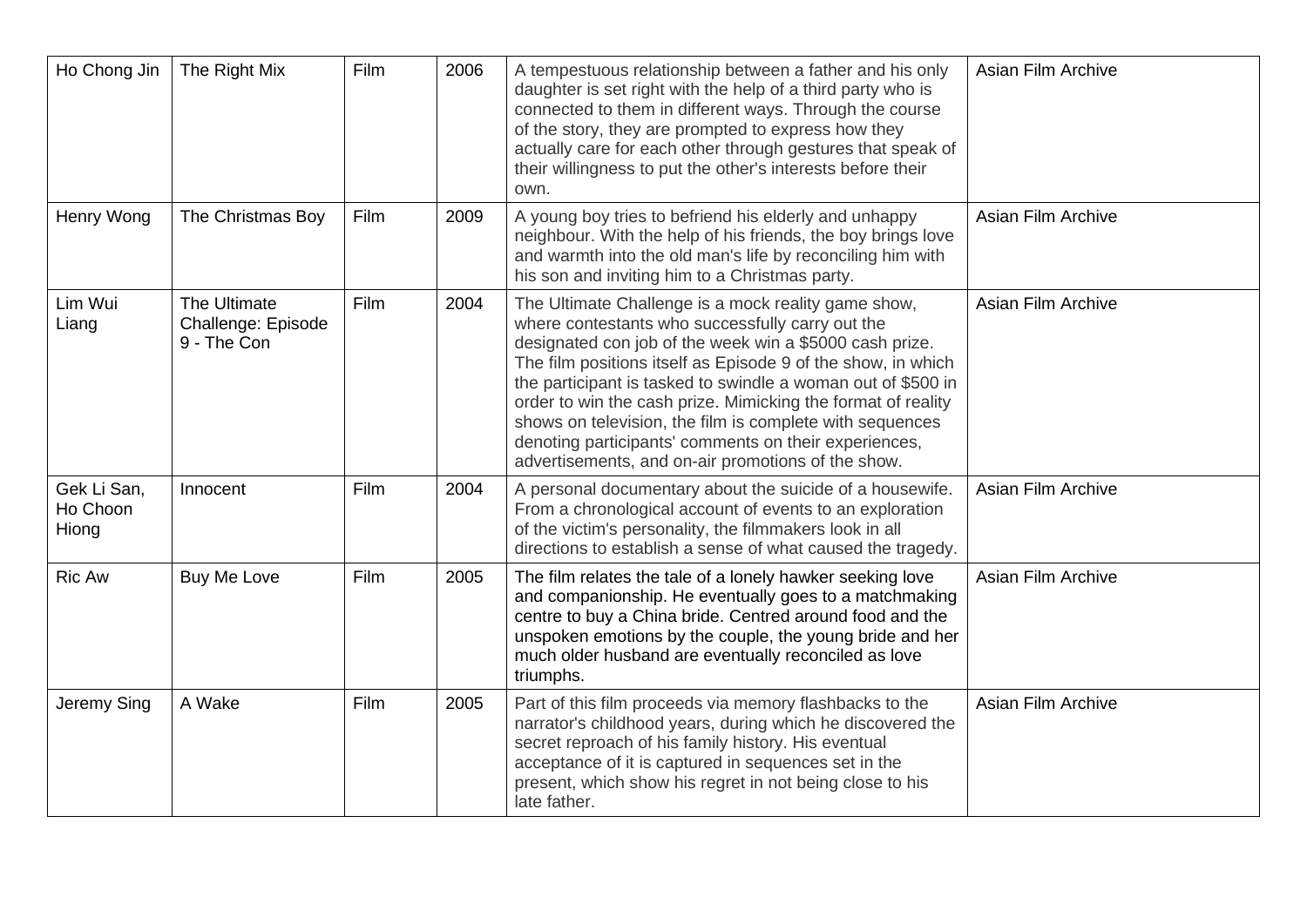| Ryan Tan                           | Yesterday's Play          | Film | 2005 | The son in this film is 24, yet he is unemployed and does<br>not help out around the house, a situation which proves to<br>be a source of distress to his long suffering mother. In the<br>course of the film, his inner thoughts and feelings are<br>portrayed as she berates him, shedding light on the love-<br>hate relationship between them.                                                                                  | Asian Film Archive |
|------------------------------------|---------------------------|------|------|-------------------------------------------------------------------------------------------------------------------------------------------------------------------------------------------------------------------------------------------------------------------------------------------------------------------------------------------------------------------------------------------------------------------------------------|--------------------|
| Jacen Tan                          | <b>Tak Giu</b>            | Film | 2005 | Three football-crazy friends try to find a place where they<br>can practice but the odds are stacked against them<br>including a very persistent policeman.                                                                                                                                                                                                                                                                         | Asian Film Archive |
| Carol Ho, Teo<br>Mei Ann           | Not Here                  | Film | 2008 | A man and a woman decide to escape from their mundane<br>workplace for a day, in search of physical intimacy with<br>one another in the concrete jungle of Singapore. The film<br>traces their 12 hour journey through various public spaces<br>where they try to have sex, highlighting the lengths that<br>they go through to make sense of their situation.                                                                      | Asian Film Archive |
| Leon Cheo                          | <b>Four Dishes</b>        | Film | 2008 | Two families sit down to vastly contrasting meals, one of<br>which is only a figment of imagination.                                                                                                                                                                                                                                                                                                                                | Asian Film Archive |
| Cain Chui.<br>Md Idham Bin<br>Mohd | Windcatcher               | Film | 2008 | A boy gains a new perspective on life from a vagrant intent<br>on catching the "wind".                                                                                                                                                                                                                                                                                                                                              | Asian Film Archive |
| Danny Lim                          | My Underwear, My<br>World | Film | 2009 | 10 year-old Jiale escapes into a fantasy world to fulfill his<br>longing for his late mother. His father tries to take on the<br>maternal role but is frustrated in his attempts to connect<br>with his son. Jiale's eccentric behaviour gets him teased in<br>school and causes him to become even more introverted<br>and distant. After a series of accidental events, father and<br>son start to regard each other differently. | Asian Film Archive |
| Eric Lim                           | <b>Public Phone</b>       | Film | 2009 | An old man running a provision store has an old, treasured<br>Telecom coin payphone and spends his days waiting for<br>an important phone call. However, with rapid<br>modernisation that characterized the 1980s, his provision<br>store and the coin payphone will be taken away from him.                                                                                                                                        | Asian Film Archive |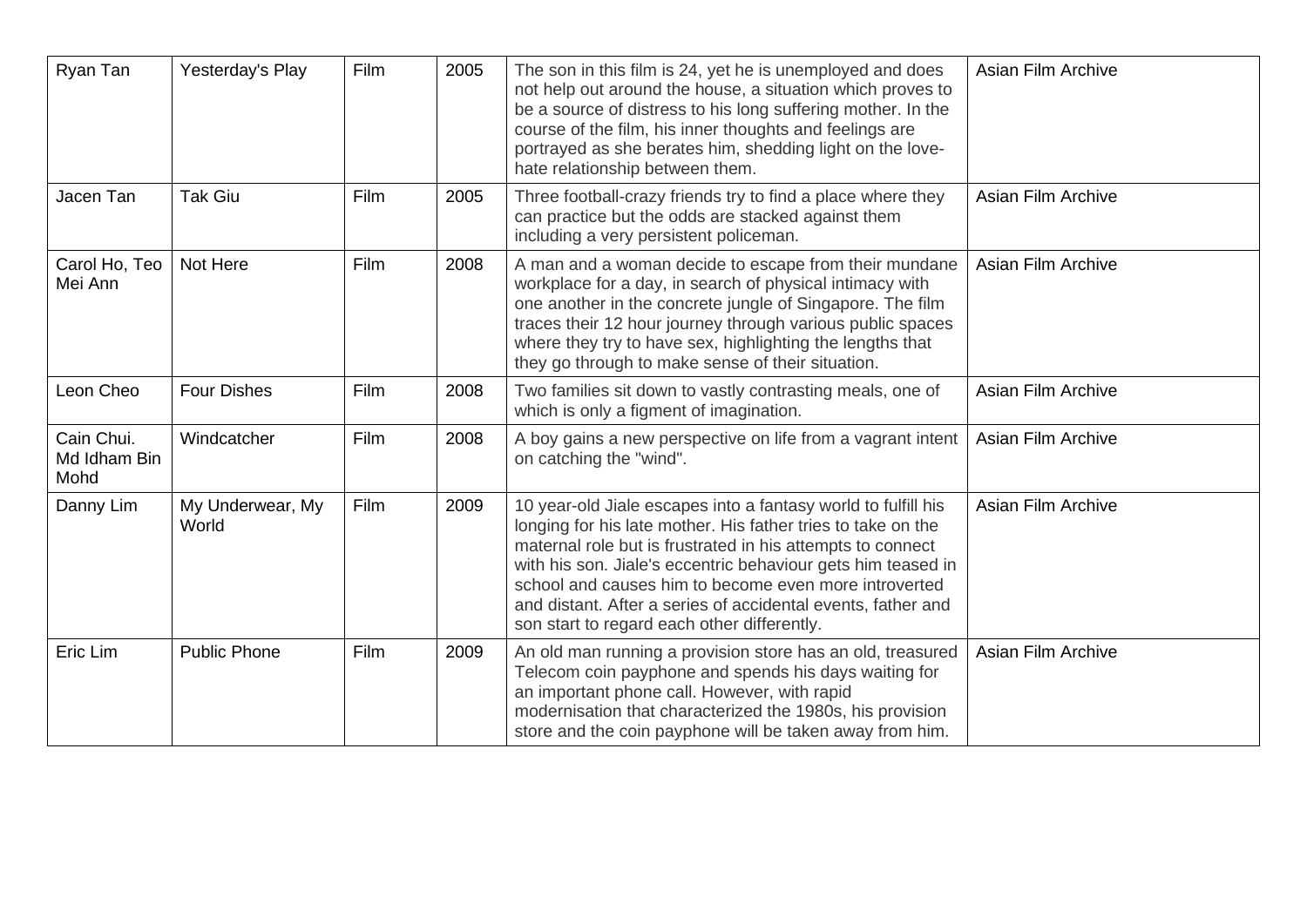| Author(s)                        | <b>Title</b>                                                                           | <b>Medium</b> | Year | <b>Source</b>                                               |
|----------------------------------|----------------------------------------------------------------------------------------|---------------|------|-------------------------------------------------------------|
| Chua Beng Huat                   | Designed for Living                                                                    | <b>Book</b>   | 1985 | <b>HDB</b>                                                  |
| Chua Beng Huat                   | Political Legitimacy and Housing                                                       | <b>Book</b>   | 1997 | Routledge                                                   |
| Fun Siew Leng                    | <b>Public Housing Design Handbook</b>                                                  | <b>Book</b>   | 1995 | <b>HDB</b>                                                  |
| Rem Koolhaas, Bruce Mau          | Singapore Songlines, S, M, L, XL                                                       | <b>Book</b>   | 1995 | <b>Monacelli Press</b>                                      |
| <b>William Lim</b>               | A Tale of the Unexpected: The Singapore Housing<br>Experience                          | <b>Book</b>   | 1988 | Habitat International, Vol<br>12(2), pp 27-34               |
| Liu Thai Ker                     | Housing Design Conference 2000                                                         | <b>Book</b>   | 1992 | <b>HDB</b>                                                  |
| Liu Thai Ker                     | Housing Policies and Lifestyle, High-rise, High-density Living,<br>SPC Convention 1983 | <b>Book</b>   | 1984 | Singapore Professional<br>Centre                            |
| Ooi G. L., Tan T. T. W.          | The Social Significance of Public Spaces in Public Housing<br><b>Estates</b>           | <b>Book</b>   |      |                                                             |
| <b>Robert Powell</b>             | Fragments of a Postmodern Landscape                                                    | Essay         | 2002 | Post-Modern Singapore,<br>William Lim. Select<br>Publishing |
| <b>Robert Powell</b>             | Innovative Architecture of Singapore                                                   | <b>Book</b>   | 1989 | <b>Select Books</b>                                         |
| Christopher Tremewan             | The Political Economy of Social Control in Singapore                                   | <b>Book</b>   | 1994 | <b>Macmillan Press Ltd</b>                                  |
| Tony Tan Keng Joo                | Housing Design Conference 2000                                                         | <b>Book</b>   | 1992 | <b>HDb</b>                                                  |
| Aline K. Wong, Stephen H. K. Yeh | Housing a Nation: 25 Years of Public Housing in Singapore                              | <b>Book</b>   | 1985 | Maruzen Asia, HDB                                           |
| Bobby Wong                       | A Few Good Men and their Phallic Jet Stream                                            | Essay         | 2002 | Post-Modern Singapore,<br>William Lim. Select<br>Publishing |
| C. J. W. L. Wee                  | Bland Modernity, Kitsch and Reflections on Aesthetic<br>Production in Singapore        |               | 2002 | Focas n.3                                                   |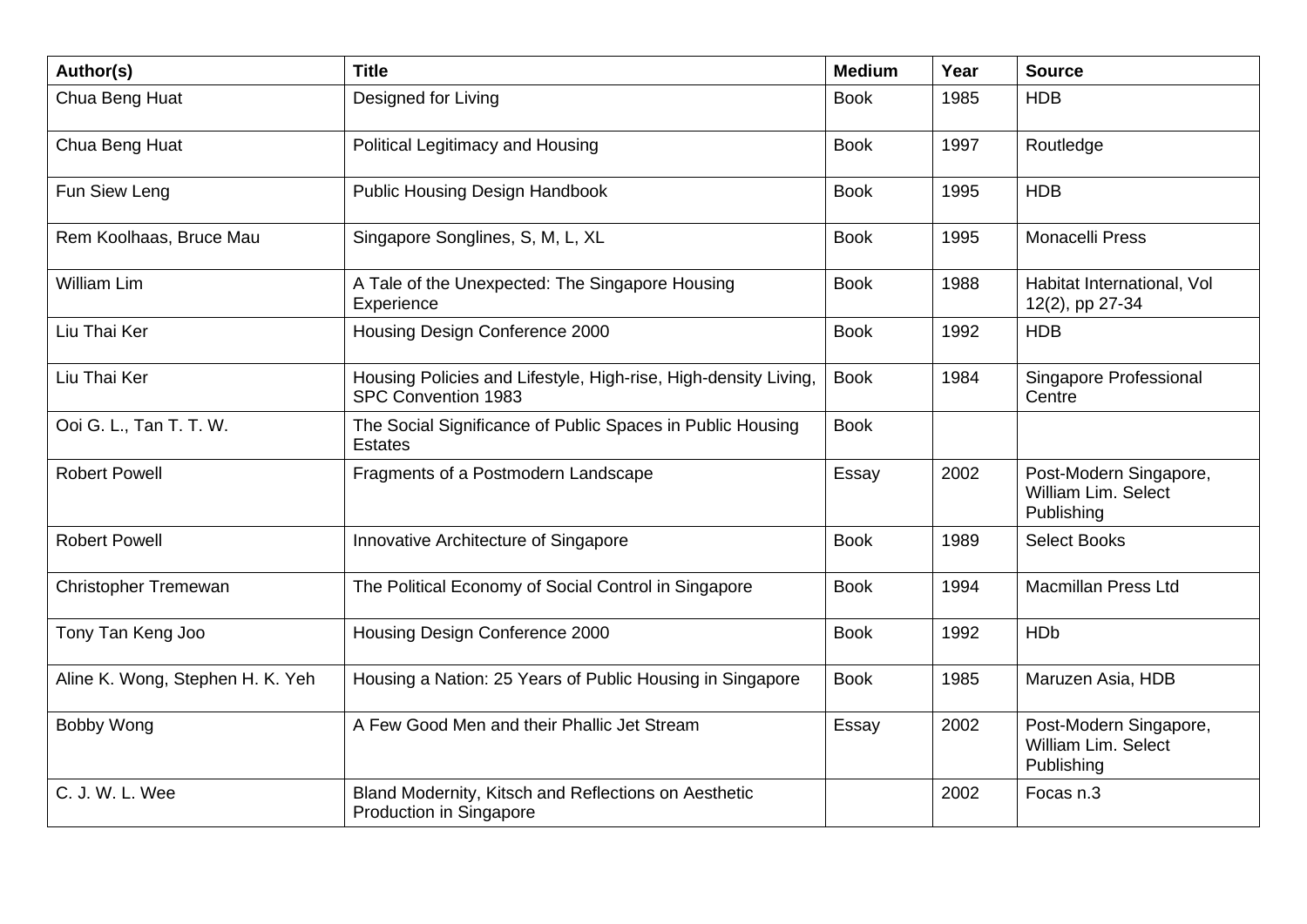| Sarah Ng, Nur Dianah Suhaimi       | Posh Punggol v 'Ulu' Sengkang                                                                    | Newspaper<br>Article      | 2006 | The Sunday Times                                                                                |
|------------------------------------|--------------------------------------------------------------------------------------------------|---------------------------|------|-------------------------------------------------------------------------------------------------|
| Teo Siew Eng                       | Patterns of Change in Public Housing in Singapore                                                | Essay                     | 1989 | Third World Planning Review,<br>Vol 11(4), pp 373-391                                           |
| M. Castells, L. Goh, R. Y. W. Kwok | The Shek Kip Mei Syndrome: Economic Development and<br>Public Housing in Hong Kong and Singapore | <b>Book</b>               | 1990 | Pion                                                                                            |
| Chua Beng Huat                     | Public Housing Policies Compared: U.S., Socialist Countries<br>and Singapore                     | Essay                     | 1988 | 83rd Annual Meeting of the<br>American Sociological<br>Association, Paper No. 94.<br><b>NUS</b> |
| Chua Beng Huat                     | Communitarian Politics in Asia                                                                   | <b>Book</b>               | 2004 | RoutledgeCurzon                                                                                 |
| Ole John Dale                      | The Transformation of a City: Urban Planning in Singapore                                        | <b>Book</b>               | 1999 | <b>Oxford University Press</b>                                                                  |
| <b>Robert E Gamer</b>              | The Politics of Urban Development in Singapore                                                   | <b>Book</b>               | 1972 | <b>Oxford University Press</b>                                                                  |
| Robbie B. H. Goh                   | Contours of Culture, Space and Social Difference in<br>Singapore                                 | <b>Book</b>               | 2005 | <b>Hong Kong University Press</b>                                                               |
| Riaz Hassan                        | Social Status and Bureacratic Contacts among the Public<br>Housing Tenants in Singapore          | <b>Book</b>               | 1972 | Institute of Southeast Asian<br>Studies, Singapore                                              |
| Riaz Hassan                        | Families in Flats: A Study of Low Income Families in Public<br>Housing                           | <b>Book</b>               | 1977 | <b>Singapore University Press</b>                                                               |
| Michael Hill, Lian Kwen Fee        | The Politics of Nation Building and Citizenship in Singapore                                     | <b>Book</b>               | 1995 | Routledge                                                                                       |
| William Lim                        | A Review of Families in Flats                                                                    | <b>Book</b>               | 1977 | <b>DP Architects</b>                                                                            |
| Low Kah Seng                       | Fires and the Social Politics of Nation-Building in Singapore                                    | Essay                     | 2008 | Working Paper No. 149. Asia<br>Research Centre, Murdoch<br>University                           |
| Low Kah Seng                       | The 1961 Kampong Bukit Ho Swee Fire and the Making of<br>Modern Singapore                        | Doctoral<br><b>Thesis</b> | 2008 | <b>Murdoch University</b>                                                                       |
| Ooi Giok Ling, Kenson Kwok         | City & the State, Singapore's Built Environment Revisited                                        | <b>Book</b>               | 1997 | <b>Oxford University Press</b>                                                                  |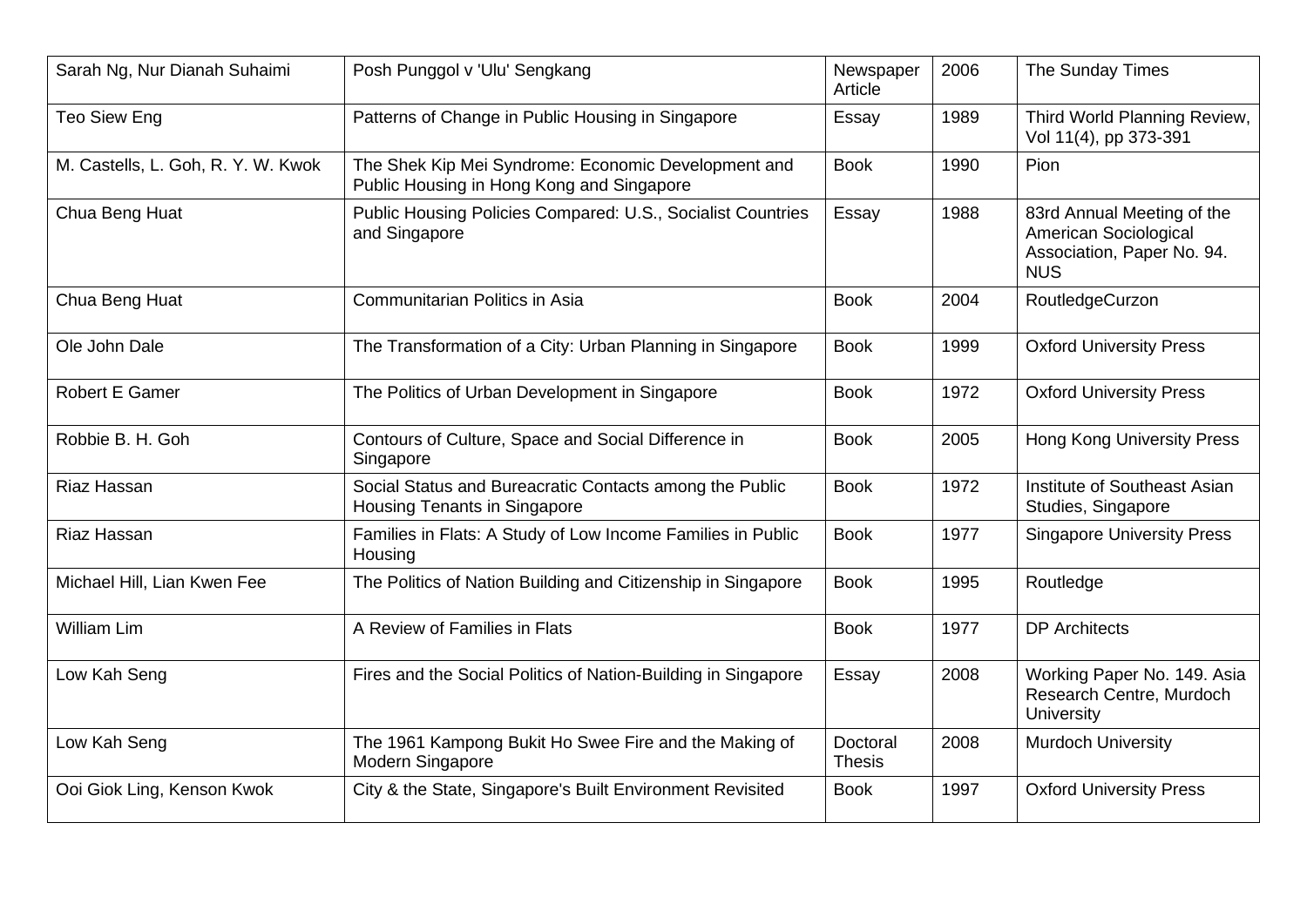| Ooi Giok Ling                              | Housing in Southeast Asian Capital Cities                                                                             | Essay                     | 2005 | Institute of Southeast Asian<br>Studies, Singapore                 |
|--------------------------------------------|-----------------------------------------------------------------------------------------------------------------------|---------------------------|------|--------------------------------------------------------------------|
| Martin Perry, Lily Kong, Brenda<br>Yeoh    | Singapore, A Developmental City State                                                                                 | <b>Book</b>               | 1997 | John Wiley & Sons Ltd,<br>England                                  |
| David R. Phillips, Anthony G. O. Yeh       | New Towns in East and South-east Asia, Planning and<br>Development                                                    | <b>Book</b>               | 1987 | <b>Oxford University Press</b>                                     |
| Wong Tai-Chee, Xavier Guillot              | A Roof Over Every Head: Singapore's Housing Policies in<br>the 21st Century: Between State Monopoly and Privatization | <b>Book</b>               | 2005 | Sampark                                                            |
| Tai Ching-Ling                             | Housing Policy and High-Rise Living: A Study of Singapore's<br><b>Public Housing Singapore</b>                        | <b>Book</b>               | 1988 | <b>Chopmen Publishers</b>                                          |
| Augustine H. H. Tan, Phang Sock<br>Yong    | The Singapore Experience in Public Housing                                                                            | <b>Book</b>               | 1991 | Centre for Advanced Studies,<br>Singapore, Times Academic<br>Press |
| Carl A. Troki                              | Singapore Wealth Power and the Culture of Control                                                                     | <b>Book</b>               | 2006 | Routledge                                                          |
|                                            | Nanny State Shows Some Ankle                                                                                          | Newspaper<br>Article      | 2006 | The New York Times                                                 |
|                                            | Singapore Man Fined for Being Naked in own Home                                                                       | Newspaper<br>Article      | 2009 | Newsgroups.derkeiler.com                                           |
| <b>Singapore Broadcasting Corporation</b>  | Diary of a Nation: Homes for our People                                                                               | Video<br>Recording        | 1964 | <b>SBC</b>                                                         |
| Ryan Bishop, John Phillips, Yeo<br>Wei-Wei | Beyong Description: Singapore Space Historicity                                                                       | <b>Book</b>               | 2004 | Routledge                                                          |
| Teo Youyenn                                | No Economy, No Singapore: Weddings, Babies and the<br><b>Development Project</b>                                      | Doctoral<br><b>Thesis</b> | 2005 | University of California,<br><b>Berkeley</b>                       |
| Emily Y. Soh, Belinda Yuen                 | Government-aided Participation in Planning Singapore                                                                  | Journal                   | 2006 | Cities, Vol23(1), 31                                               |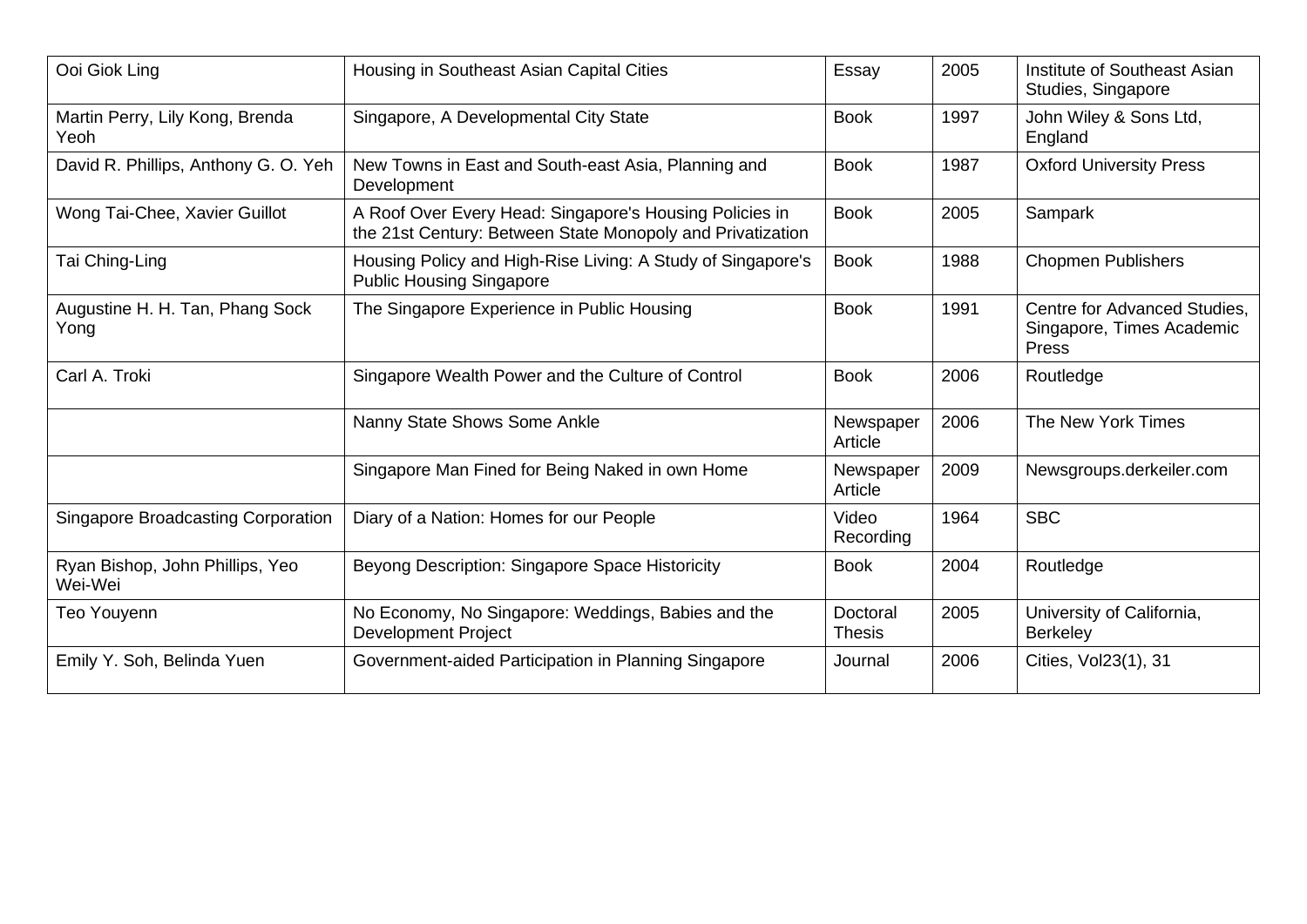| Author(s)  | <b>Title</b>                                                               | <b>Medium</b>                         | Year           | <b>Synopsis</b>                                                                                                                                                                                                                          | <b>Source</b>                                 | <b>Accession</b><br><b>Number</b> | <b>Dimensions</b>       |
|------------|----------------------------------------------------------------------------|---------------------------------------|----------------|------------------------------------------------------------------------------------------------------------------------------------------------------------------------------------------------------------------------------------------|-----------------------------------------------|-----------------------------------|-------------------------|
|            | Photo - Singapore -<br><b>Buildings - Housing</b><br>Estate - Holland Road | Photography                           |                |                                                                                                                                                                                                                                          | NHB - NMS<br>- Permanent<br>Collection        | XXXX-16032<br>/ PA-1390           | $L$ 13.4 x W<br>8.5 cm  |
|            | Photo - Places - Old<br><b>Airport Road Housing</b><br><b>Board Flat</b>   | Photography                           |                |                                                                                                                                                                                                                                          | NHB - NMS<br>- Permanent<br>Collection        | 2001-03697                        | $L$ 38.0 x W<br>30.4 cm |
|            | Singapore - Scenes -<br>Aerial View - Housing<br>Estate                    | Photography                           |                | Black and white aerial photograph with a<br>kampong in the foreground and a growing<br>HDB estate in the background.                                                                                                                     | NHB - NMS<br>- Permanent<br>Collection        | XXXX-15048                        |                         |
|            | Photo - Singapore -<br><b>Buildings - Housing</b><br>Estate - Public       | Photography                           |                | Black and white photograph with the pristine,<br>new HDB blocks on the right, and cluttered,<br>disorganised shophouses on the left.                                                                                                     | NHB - NMS<br>- Permanent<br>Collection        | XXXX-13432                        | $\overline{a}$          |
|            | Photo - Singapore -<br><b>Buildings - Housing</b><br><b>Estate</b>         | Photography                           |                | Taken from the inside of a traditional<br>compound house, the black and white photo<br>features the original gates of the owner's<br>Chinese compound house in the foreground,<br>with two new blocks of HDB flats in the<br>background. | <b>NHB - NMS</b><br>- Permanent<br>Collection | XXXX-13437                        |                         |
|            | Photo - Singapore -<br><b>Buildings - Housing</b><br>Estate                | Photography                           |                | New HDB flats with cars parked by the<br>roadside.                                                                                                                                                                                       | <b>NHB - NMS</b><br>- Permanent<br>Collection | XXXX-13440                        | $L$ 20.1 x W<br>30.3 cm |
|            | Photo - Singapore -<br><b>Buildings - Housing</b><br>Estate                | Photography                           |                | Families visiting/moving into a new HDB flat.                                                                                                                                                                                            | <b>NHB - NMS</b><br>- Permanent<br>Collection | XXXX-13439                        | $L$ 13.1 x W<br>19.6 cm |
| <b>HDB</b> | <b>HDB Booklet</b>                                                         | <b>HDB Booklet</b>                    | $\blacksquare$ |                                                                                                                                                                                                                                          | <b>NHB - NMS</b><br>- Permanent<br>Collection | 1996-02671                        | $L$ 27.1 x W<br>21.5 cm |
| <b>HDB</b> | 1975 HDB Invitation<br>Card and Letter                                     | <b>HDB</b> Invitation<br>Card, Letter | 1975           |                                                                                                                                                                                                                                          | <b>NHB - NMS</b><br>- Permanent<br>Collection | 1999-00383                        |                         |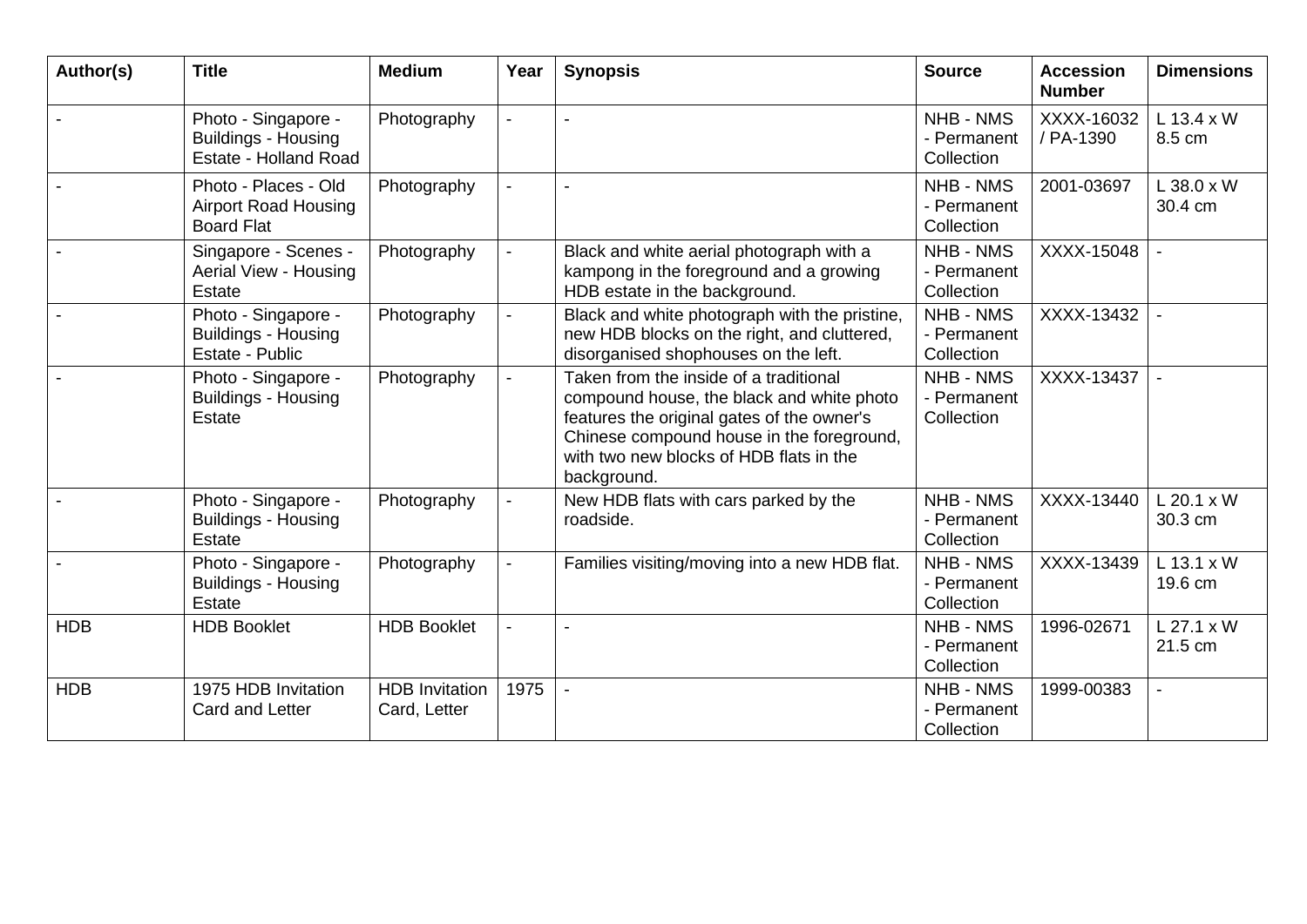| HDB / Eng Siak<br>Loy (Designer) | First Day Cover: Our<br>Homes - 25 Years<br>and Beyond - Public<br>Housing 25 Years of<br>Achievement<br>Commemorative<br>Stamp Issue              | Collectors'<br><b>Stamp Sheet</b> | 1985 |                                                                                                     | <b>NHB - NMS</b><br>- Permanent<br>Collection | SA-0723-B          | L 12.7 x W<br>10.55 cm |
|----------------------------------|----------------------------------------------------------------------------------------------------------------------------------------------------|-----------------------------------|------|-----------------------------------------------------------------------------------------------------|-----------------------------------------------|--------------------|------------------------|
|                                  | Coin: Republic of<br>Singapore - 1 Cent -<br>1967                                                                                                  | Coin                              | 1967 | Back of Coin features a HDB flat.                                                                   | <b>NHB - NMS</b><br>- Permanent<br>Collection | N-0317             | Di 1.7 cm              |
|                                  | Coin: Republic of<br>Singapore -<br><b>Uncirculated Five</b><br><b>Dollars Cupro-Nickel</b><br>Coin - 25 Years of<br>Public Housing -<br>1960-1985 | Coin                              | 1985 | Commemorative Coin featuring a HDB<br>Estate, with a family of four in the<br>foreground.           | <b>NHB - NMS</b><br>- Permanent<br>Collection | N-3612             | Di 3.8 cm              |
|                                  | Coin: Republic of<br>Singapore - Five<br><b>Dollars Uncirculated</b><br>Coin bearing the<br>"Mass Rapid Transit"<br>design - 1989                  | Coin                              | 1989 | Commemorative Coin featuring a HDB<br>Estate, with a Mass Rapid Transit train in the<br>foreground. | <b>NHB - NMS</b><br>- Permanent<br>Collection | N-3769             | Di 3.8 cm              |
|                                  | Coin: Republic of<br>Singapore -<br><b>Commemorative Coin</b><br>bearing the "Twenty<br>Five Years of<br>Independence" (1965-<br>1990) Design      | Coin                              | 1990 | Commemorative coin featuring a HDB<br>Estate.                                                       | <b>NHB - NMS</b><br>- Permanent<br>Collection | N-3782             |                        |
| <b>HDB</b>                       | 1975 HDB Invitation<br>Card                                                                                                                        | <b>HDB</b> Invitation<br>Card     | 1975 |                                                                                                     | <b>NHB - NMS</b><br>- Permanent<br>Collection | 1999-00383-<br>001 |                        |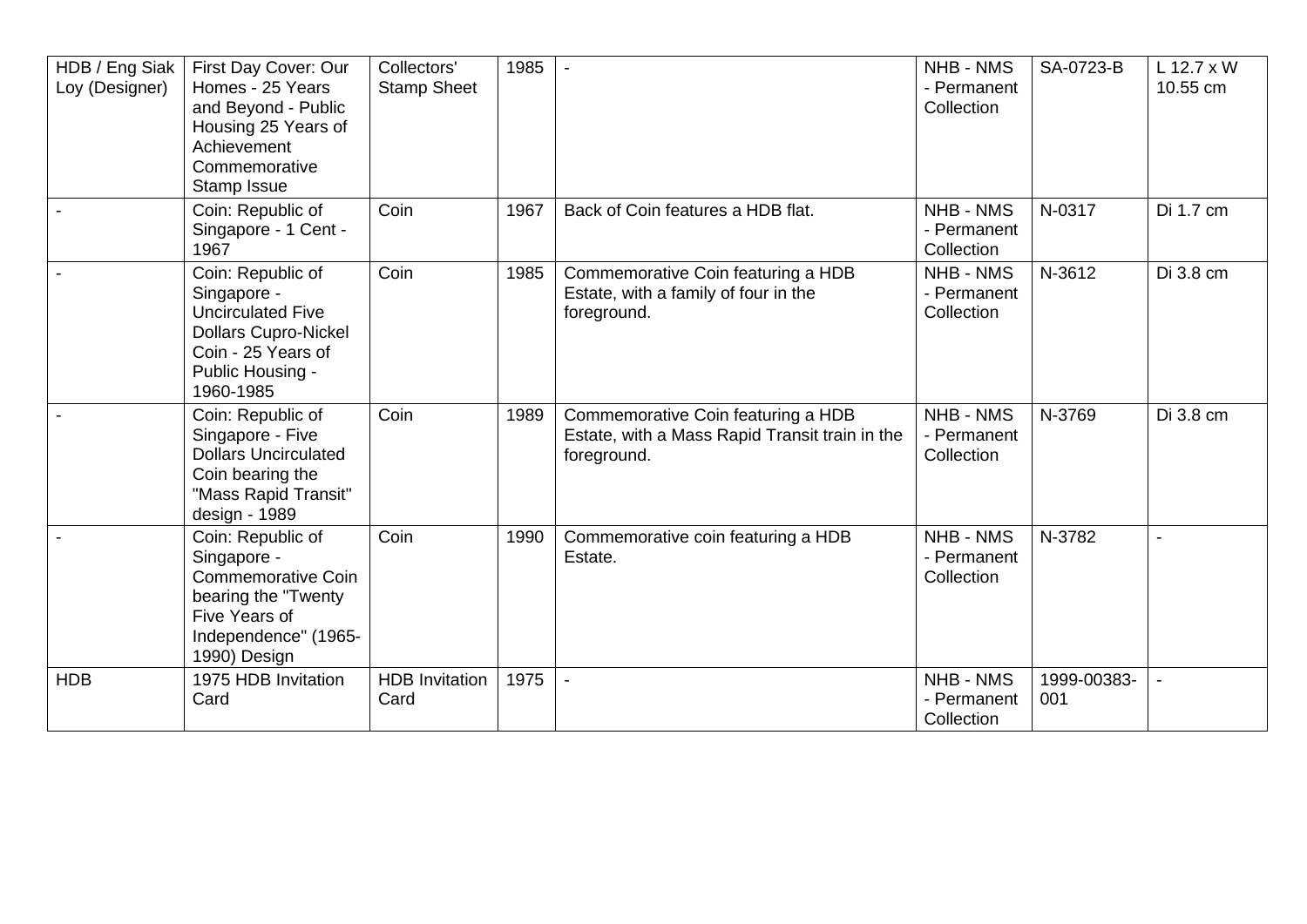| Author(s)                                                                                                                                                                                                                                                     | <b>Title</b>                                  | <b>Medium</b>           | Year           | <b>Synopsis</b>                                                                                                                                                                                                                                                                                                                                                                                                         | <b>Source</b>                                                                                                                                                                                                             | <b>Accession</b><br><b>Number</b> | <b>Dimensions</b>     |
|---------------------------------------------------------------------------------------------------------------------------------------------------------------------------------------------------------------------------------------------------------------|-----------------------------------------------|-------------------------|----------------|-------------------------------------------------------------------------------------------------------------------------------------------------------------------------------------------------------------------------------------------------------------------------------------------------------------------------------------------------------------------------------------------------------------------------|---------------------------------------------------------------------------------------------------------------------------------------------------------------------------------------------------------------------------|-----------------------------------|-----------------------|
| Hong Sek<br>Chern                                                                                                                                                                                                                                             | Construction with<br>Flats in Bishan          | Painting                | $\blacksquare$ | $\blacksquare$                                                                                                                                                                                                                                                                                                                                                                                                          | NHB-<br><b>TNAGS</b>                                                                                                                                                                                                      | 2010-03418                        |                       |
| Hong Sek<br>Chern                                                                                                                                                                                                                                             | Construction with<br><b>Flats in Tampines</b> | Painting                | $\blacksquare$ | $\overline{a}$                                                                                                                                                                                                                                                                                                                                                                                                          | NHB-<br><b>TNAGS</b>                                                                                                                                                                                                      | 2010-03417                        |                       |
| Hong Sek<br>Chern                                                                                                                                                                                                                                             | Vibrant City (Bishan)                         | Chinese Ink<br>on Paper | 2010           | Exhibited in Singapore Survery 2010:<br>Beyond LKY, at the Valentine Willie Fine Art<br>Centre.                                                                                                                                                                                                                                                                                                                         | <b>VWFA</b><br>Online<br>portfolio:<br>http://www.v<br>wfa.net/sg/e<br>xhibitionDet<br>ail.php?eid=<br>136                                                                                                                |                                   | H 68 x W<br>130 cm    |
| Ong Kim Seng                                                                                                                                                                                                                                                  | Moonlit Night in a<br><b>HDB</b> Estate       | Acrylic on<br>Canvas    | $\blacksquare$ |                                                                                                                                                                                                                                                                                                                                                                                                                         | <b>NHB - SAM</b><br>- Permanent<br>Collection                                                                                                                                                                             | 2000-00136                        | H 224.2 x W<br>143 cm |
| Nadiah<br>Bamadhaj                                                                                                                                                                                                                                            | Moments in the Life<br>of a Participant       | C-Print                 | $\blacksquare$ | $\blacksquare$                                                                                                                                                                                                                                                                                                                                                                                                          | NHB-<br><b>TNAGS</b>                                                                                                                                                                                                      | 2011-02258-<br>005                |                       |
| Alan Oei,<br>Wang Zineng,<br>Lim Qinyi<br>(curators),<br>John Low,<br>Zhao Ren Hui,<br>Lynn Lu, Willie<br>Tay, Mark<br>Wong, Marc<br>Loh, Messy<br>Msxi, Terence<br>Lin, Teng Yen<br>Lin, Jes Brinch,<br>Michael Lee,<br><b>Clare Marie</b><br>Ryan (artists) | OH! Open House<br>Series: Marine<br>Parade    | <b>Installations</b>    | 2011           | No longer confined to the white cube, five<br>HDB flats in the Marine Parade<br>neighbourhood have been utilised as<br>galleries for the installation of artists' works.<br>In this second edition of the Oh! Open<br>House series (the first being set in<br>shophouses of Niven Road, Mount Emily<br>district), selected artists were free to<br>interpret the HDB space and translate in<br>their artistic response. | Online<br>interview/rep<br>ort (video):<br>http://www.y<br>outube.com/<br>watch?v=1l4<br>V-SIBzno/<br>Online<br>newspaper<br>report:<br>http://newsh<br>ub.nus.edu.s<br>g/news/1012<br>/PDF/HDB-<br>st-30dec-<br>pC2.pdf/ |                                   | $\blacksquare$        |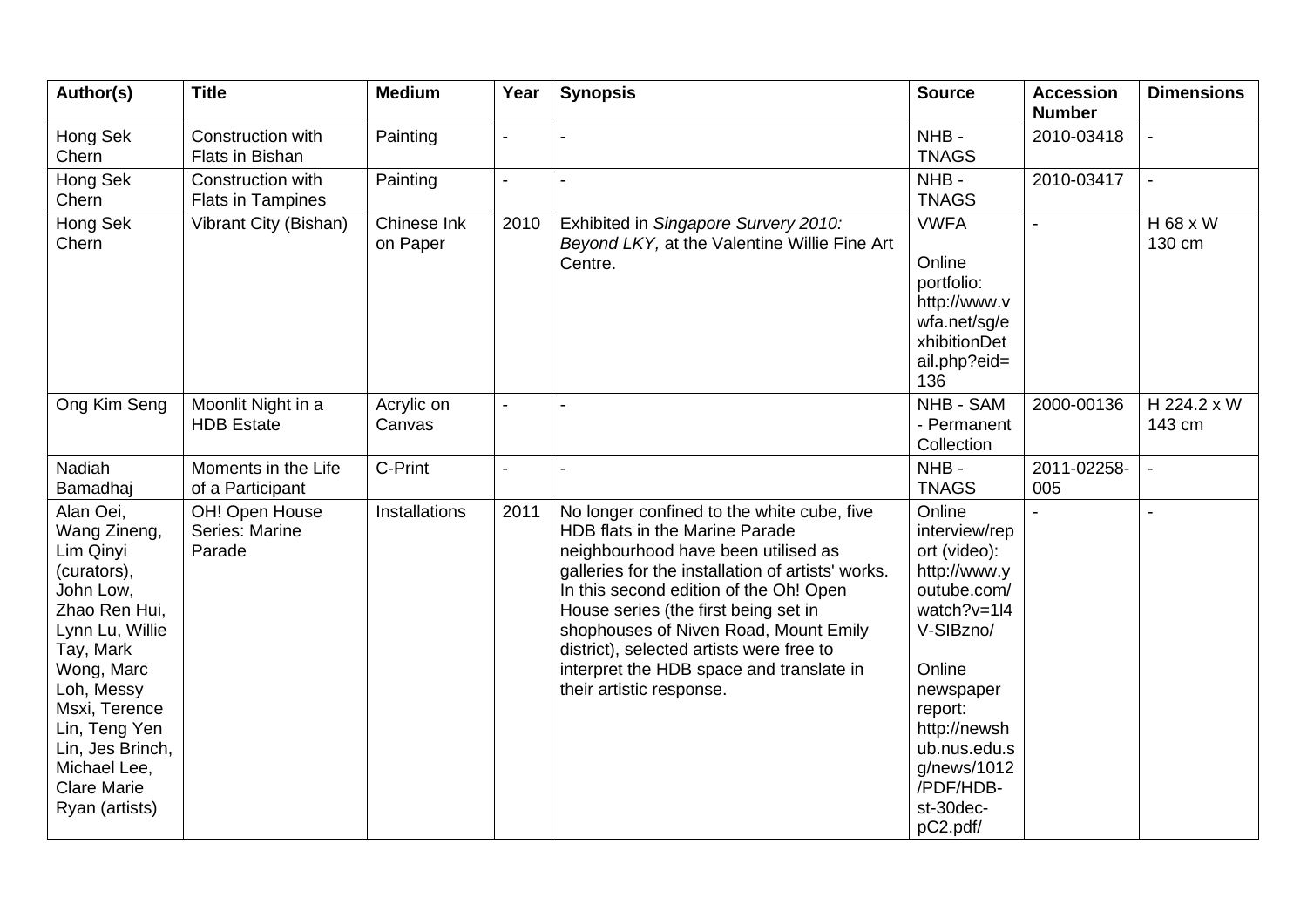| Alan Oei<br>(curator),<br>Kimberly Shen<br>(asst curator),<br>Ang Song<br>Nian, Cindy<br>Salim, Dilys<br>Ng, Gilles<br>Massot, Green<br>Zeng, Isabelle<br>Desjeux, Jying<br>Tan, Lavender<br>Chang, Marc<br>Gabriel Loh,<br>Mark Wong,<br>Patrick Storey,<br>Race Krehel,<br>Sokkuan Tye, | OH! Open House<br>Series: Tiong Bahru | Installations | 2012 | A continuation of the Open House Series,<br>this edition brings the public to the confines<br>of the gentrifying SIT neighbourhood of<br>Tiong Bahru (with SIT flats being the<br>predecessor of HDBs). Similarly, 15 artists<br>are commissioned to produce site-specific<br>works. | Online<br>report:<br>http://www.a<br>rtitute.com/2<br>012/02/17/o<br>h-open-<br>house-at-<br>tiong-bahru/,<br>http://tiongb<br>ahruestate.b<br>logspot.sg/2<br>012/02/strait<br>s-times-<br>homes-<br>wrapped-up-<br>in-art.html |  |
|-------------------------------------------------------------------------------------------------------------------------------------------------------------------------------------------------------------------------------------------------------------------------------------------|---------------------------------------|---------------|------|--------------------------------------------------------------------------------------------------------------------------------------------------------------------------------------------------------------------------------------------------------------------------------------|----------------------------------------------------------------------------------------------------------------------------------------------------------------------------------------------------------------------------------|--|
| Stephen Black,<br>Zhao Renhui<br>(artists)<br>Sam Kang Li                                                                                                                                                                                                                                 | At Our Door Steps                     | Photography   | 2012 | A photographer decides to take family<br>portraits for every one of his neighbours in<br>an attempt to familiarise with his neighbours.                                                                                                                                              | Online<br>report<br>(video):<br>https://vimeo<br>.com/25195<br>431                                                                                                                                                               |  |
| Alecia Neo                                                                                                                                                                                                                                                                                | <b>Home Visits</b>                    | Photography   | 2009 | For The Air Conditioned Recession: A<br>Singapore Survey, a partner programme of<br>Singapore Art Show 09, Neo photographs<br>people in the neighbourhood she grew up in.                                                                                                            | Online<br>portfoliorepo<br>rt:<br>http://www.v<br>wfa.net/sing<br>aporesurvey<br>09/alecia.ht<br>ml                                                                                                                              |  |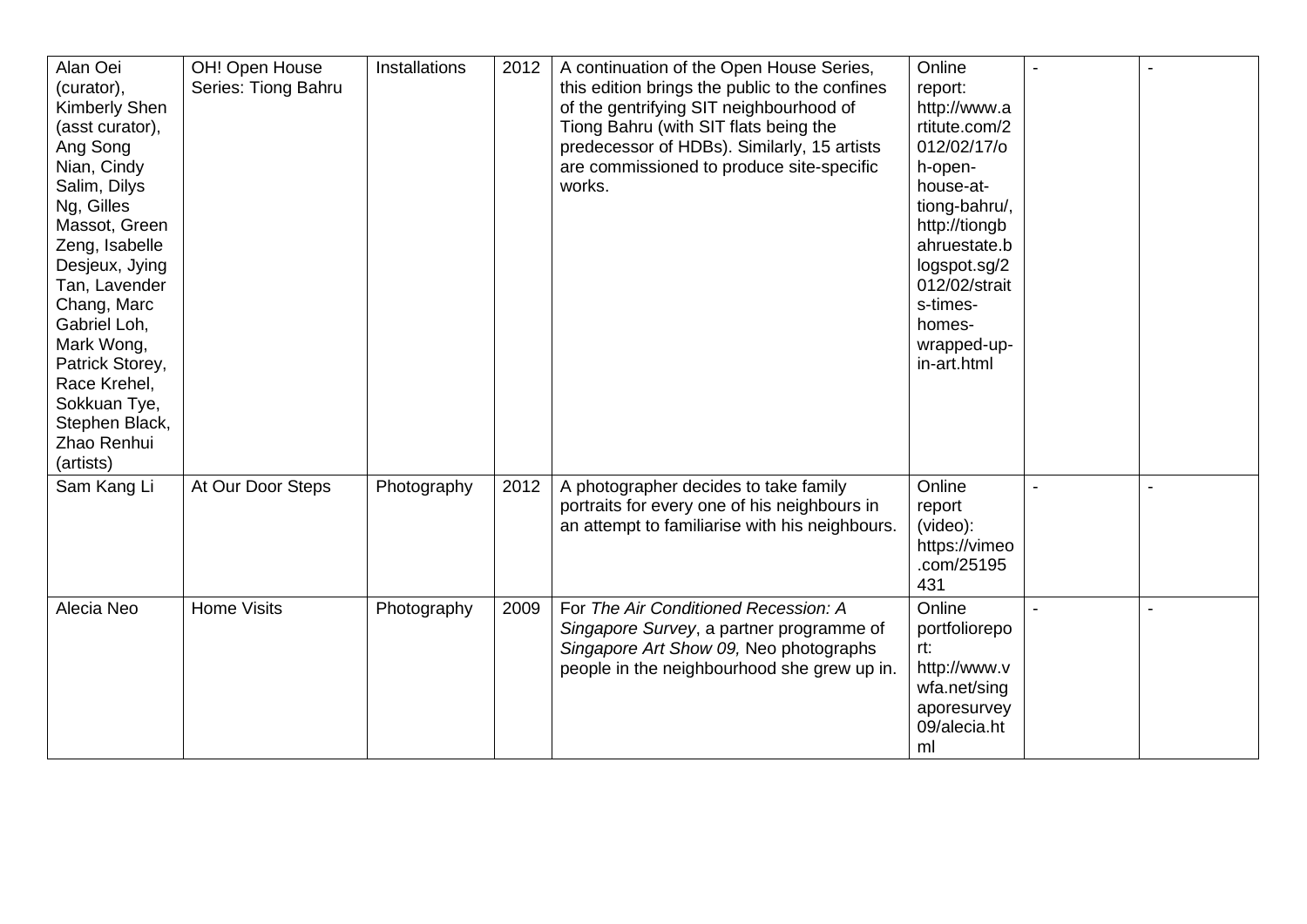| Heman Chong | Calendars (2020-<br>2096) | Photography,<br>Installation | 2011 | A photographic documentation of Singapore<br>that took seven years to complete, Chong<br>directs the audience towards seemingly | <b>NUS</b><br>Museum                                                                                                         |  |
|-------------|---------------------------|------------------------------|------|---------------------------------------------------------------------------------------------------------------------------------|------------------------------------------------------------------------------------------------------------------------------|--|
|             |                           |                              |      | abandoned sites of Singapore, amongst<br>which were HDB estates and their void<br>decks.                                        | http://www.h<br>emanchong.<br>com/,<br>http://www.h<br>emanchong.<br>com/stuff/cal<br>endars2020-<br>2096.pdf/               |  |
|             |                           |                              |      |                                                                                                                                 | http://blogs.t<br>odayonline.c<br>om/forartssa<br>ke/2011/12/<br>05/we-rat-<br>on-heman-<br>chong-and-<br>his-<br>calendars/ |  |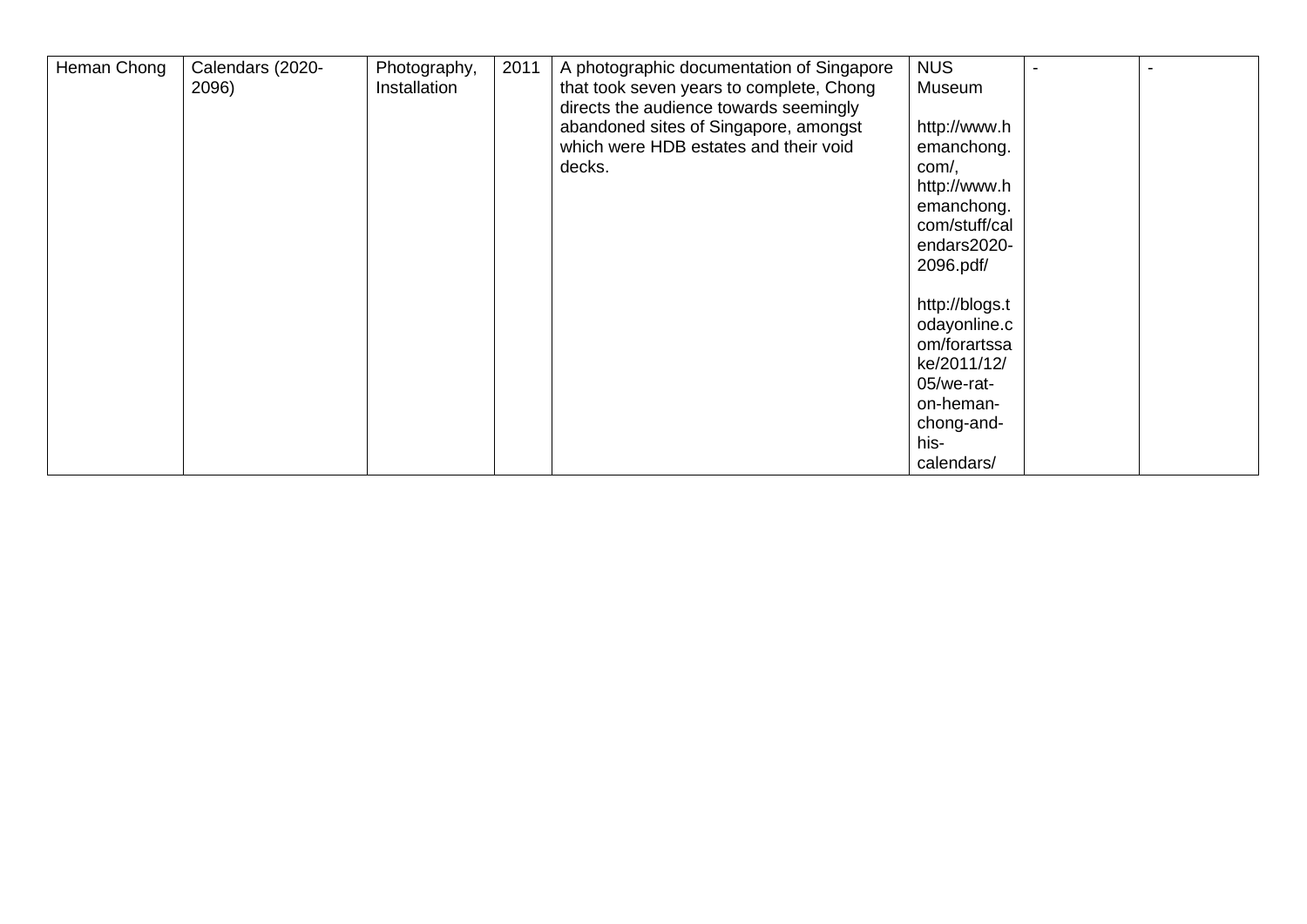| Dawn Ng | <b>Walter Series - Mattar</b> | Guerilla      | 2010 | Walter is guerilla installations of a curious | <b>SAM</b>    |  |
|---------|-------------------------------|---------------|------|-----------------------------------------------|---------------|--|
|         | Road: "Wonderland",           | Installation, |      | colossal bunny who pops up across             | Museum        |  |
|         | <b>Ghim Moh Hawker</b>        | Photograph    |      | Singapore's standard landscape of flats and   |               |  |
|         | Center: "Imaginary            |               |      | heartland enclaves. Walter's incongruity to   | http://www.d  |  |
|         | Friend", Jalan                |               |      | his environment forces people to re-examine   | awn-          |  |
|         | Kampong Chantek:              |               |      | overlooked and over-familiar spaces by        | ng.com/new/   |  |
|         | "Sunday Mornings",            |               |      | invoking a sense of surprise and wonder.      | walter/1.html |  |
|         | Dakota Crescent               |               |      |                                               |               |  |
|         | Flats: "Floorplan of a        |               |      |                                               |               |  |
|         | Perfect Career",              |               |      |                                               |               |  |
|         | <b>Rochor Center Flats:</b>   |               |      |                                               |               |  |
|         | "Somewhere over a             |               |      |                                               |               |  |
|         | Concrete Rainbow",            |               |      |                                               |               |  |
|         | <b>Purvis Street: "Once</b>   |               |      |                                               |               |  |
|         | Upon a House",                |               |      |                                               |               |  |
|         | Queensway Bowl:               |               |      |                                               |               |  |
|         | "Closing Time", Toh           |               |      |                                               |               |  |
|         | <b>Tuck Avenue: "Hello</b>    |               |      |                                               |               |  |
|         | Tomorrow", Bedok              |               |      |                                               |               |  |
|         | Reservoir: "The               |               |      |                                               |               |  |
|         | Grass is always               |               |      |                                               |               |  |
|         | Greener on the                |               |      |                                               |               |  |
|         | Inside", Ghim Moh             |               |      |                                               |               |  |
|         | <b>Hawker Center: "New</b>    |               |      |                                               |               |  |
|         | Neighbor", Dover              |               |      |                                               |               |  |
|         | Road: "No School              |               |      |                                               |               |  |
|         | Today", Tiong Bahru:          |               |      |                                               |               |  |
|         | "Happiness is a               |               |      |                                               |               |  |
|         | Warm Gun", Bukit              |               |      |                                               |               |  |
|         | <b>Timah Road Shell</b>       |               |      |                                               |               |  |
|         | <b>Station: "Gas</b>          |               |      |                                               |               |  |
|         | <b>Cigarettes and Pocky</b>   |               |      |                                               |               |  |
|         | Sticks", Old Holland          |               |      |                                               |               |  |
|         | Road: "Trojan", Bukit         |               |      |                                               |               |  |
|         | <b>Timah Sports</b>           |               |      |                                               |               |  |
|         | Complex: "Fine day            |               |      |                                               |               |  |
|         | for a Parade", Old            |               |      |                                               |               |  |
|         | RJC: "Audition for the        |               |      |                                               |               |  |
|         | part of a Ginormous           |               |      |                                               |               |  |
|         | Rabbit", Bukit Merah          |               |      |                                               |               |  |
|         | <b>Public Swimming</b>        |               |      |                                               |               |  |
|         | Pool: "The Blue               |               |      |                                               |               |  |
|         | Danube", Katong               |               |      |                                               |               |  |
|         | <b>Shopping Centre:</b>       |               |      |                                               |               |  |
|         |                               |               |      |                                               |               |  |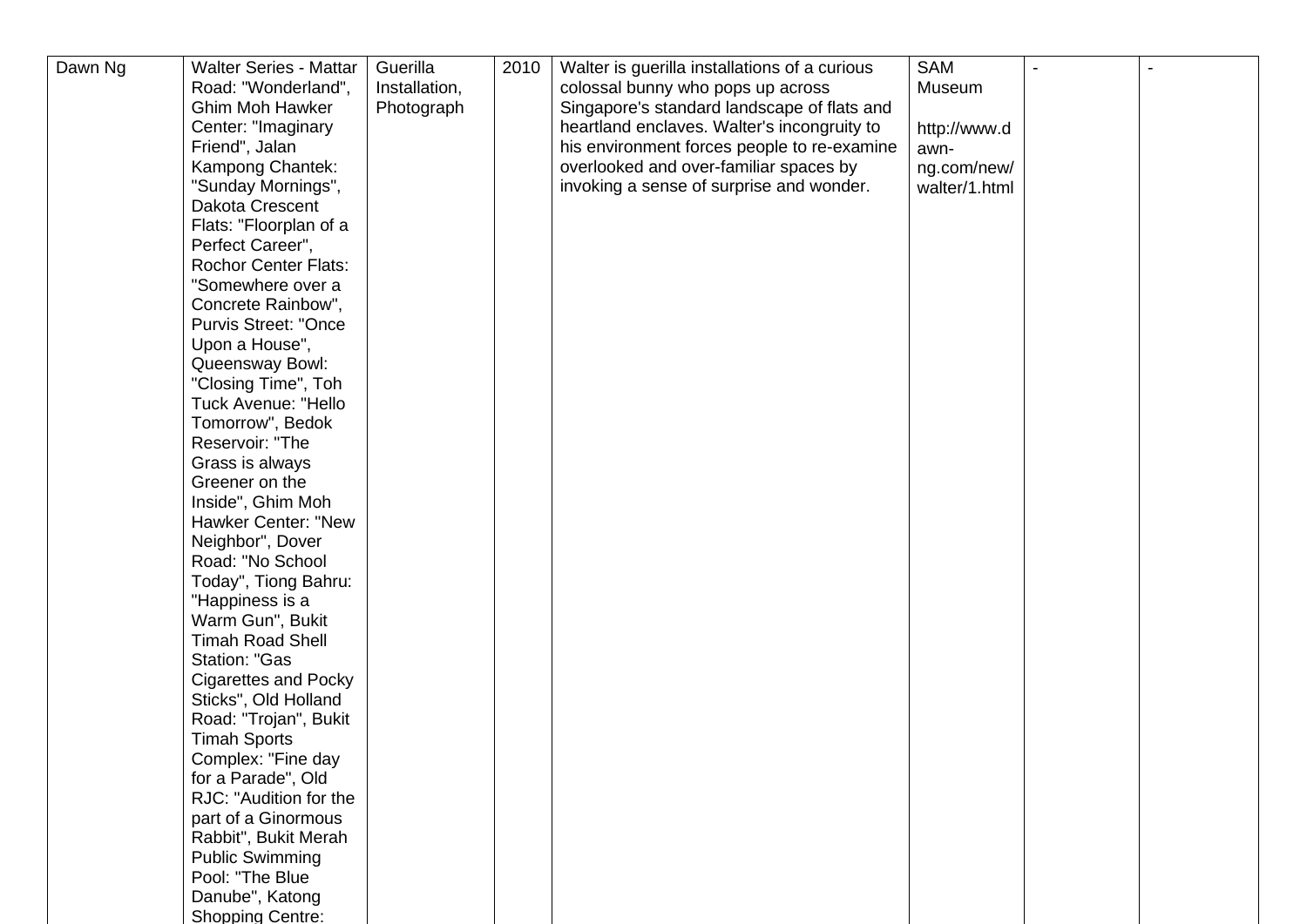| Dawn Ng               | <b>Walter Elle Series -</b><br>Elle Magazine August<br>Issue                                                                                                                                                                                                                                       | Photography                                            | 2010 | Ng brings the Walter Series into Elle<br>Magazine, as sauntering models position<br>themselves around the awkward, yet obtuse<br>placements of Walter in unassuming nooks<br>and crannies of Singapore.                                                                                                    | <b>ELLE</b><br>Magazine<br>Online<br>portfolio:<br>http://www.d<br>awn-<br>ng.com/new/<br>walterelle/1.<br>html             |  |
|-----------------------|----------------------------------------------------------------------------------------------------------------------------------------------------------------------------------------------------------------------------------------------------------------------------------------------------|--------------------------------------------------------|------|------------------------------------------------------------------------------------------------------------------------------------------------------------------------------------------------------------------------------------------------------------------------------------------------------------|-----------------------------------------------------------------------------------------------------------------------------|--|
| Dawn Ng               | <b>Walter Coloring Book</b>                                                                                                                                                                                                                                                                        | Commissione<br>d Illustration,<br><b>Literary Work</b> | 2011 | Previous images taken for Walter Series<br>have been reinterpreted into illustrated line<br>drawings, compiled into a full coloring book<br>with accompanying text.                                                                                                                                        | <b>SAM</b><br>Museum<br>Online<br>portfolio:<br>http://www.d<br>awn-<br>ng.com/new/<br>walter_colou<br>ring_book/1.<br>html |  |
| Dawn Ng               | <b>Wonderland II: Circus</b><br>I, Circus II, Forest I,<br>Forest II, Tools to<br>Mount a Rainbow,<br>Mushroom, Pitter<br>Patter, Pitter Patter II,<br>Rocketship,<br>Rocketship II, Drain<br>Clog I, Draiin Clog II,<br>Color Stalactites I,<br>Color Stalactites II,<br><b>Color Stalactites</b> | <b>Street</b><br>Installation,<br>Photograph           | 2010 | Ng transforms everyday objects, for example<br>a ladder, furnishings in a HDB void deck,<br>empty walls of a tunnel, road barriers etc, by<br>highlighting them with geometrical, colourful<br>papers. She then humourously renames<br>these banal objects with fantastical terms<br>such as "Rocketship". | Online<br>portfolio:<br>http://www.d<br>awn-<br>ng.com/new/<br>wonderlandll<br>/1.html                                      |  |
| Chris Yap<br>Wooi-Hoe | HDB HDB                                                                                                                                                                                                                                                                                            | Photography<br><b>Exhibition</b>                       | 2004 |                                                                                                                                                                                                                                                                                                            |                                                                                                                             |  |
| Chris Yap<br>Wooi-Hoe | Landmarks - Asian<br><b>Boys</b>                                                                                                                                                                                                                                                                   | Photography<br>Exhibition                              | 2004 |                                                                                                                                                                                                                                                                                                            |                                                                                                                             |  |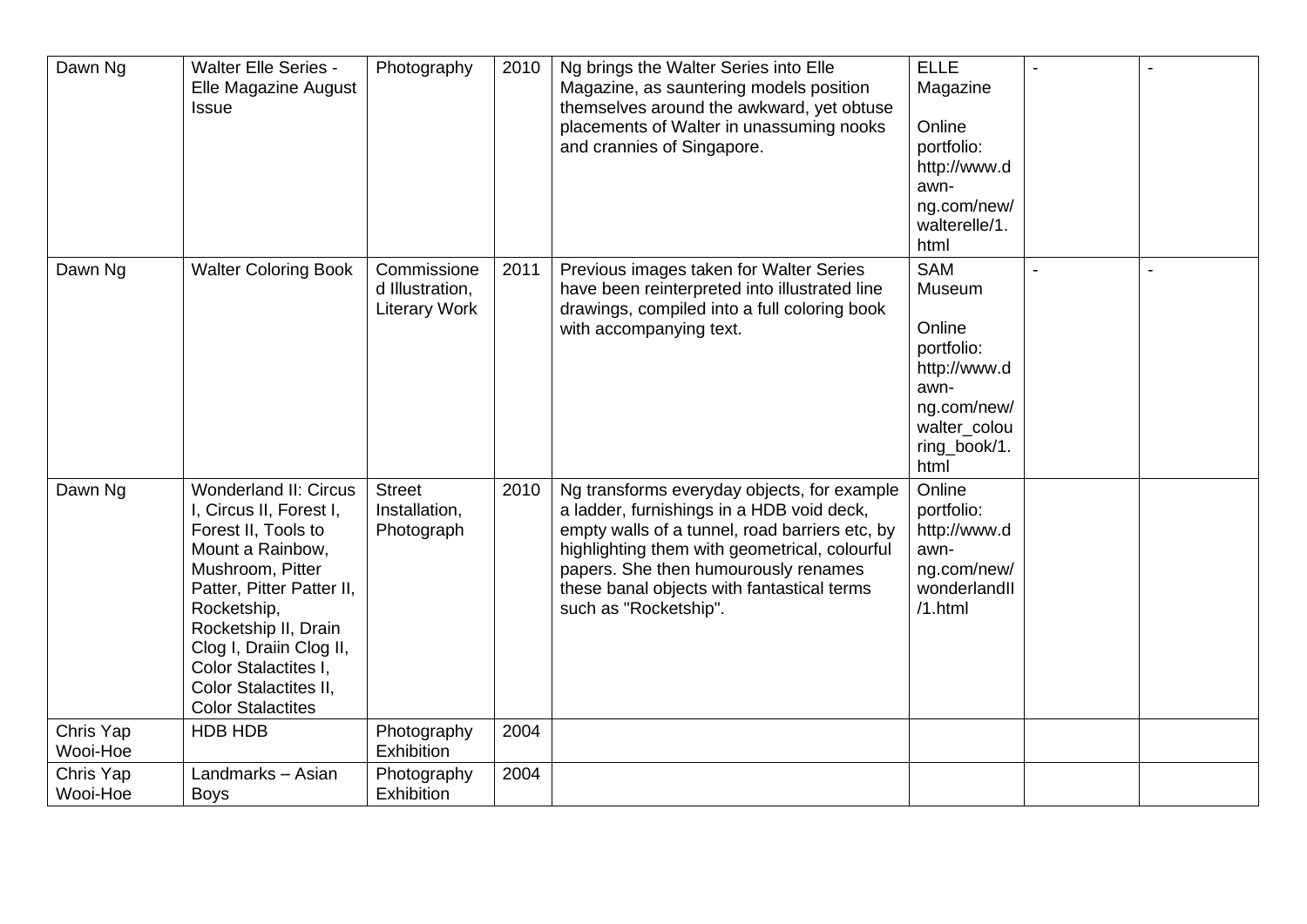| Marcel Heijnen       | Residue           | Photography<br><b>Series</b> | 2010         | Using an invented technique of reflecting<br>subjects off a glass panel while placing the<br>glass in front of a weathered piece of wall,<br>Heijnen photographs the Singapore HDB<br>landscape. Through his<br>photographs/painting, Residue addresses<br>the impermanence of the Singapore<br>landscape.                                                                        | Online<br>Portfolio:<br>http://www.<br>marcelheijne<br>n.com/singa<br>pore              |  |
|----------------------|-------------------|------------------------------|--------------|-----------------------------------------------------------------------------------------------------------------------------------------------------------------------------------------------------------------------------------------------------------------------------------------------------------------------------------------------------------------------------------|-----------------------------------------------------------------------------------------|--|
| Chun Kaifeng         | Jumpers           | Paper,<br>Cardboard<br>Model | 2010         | On top of a box that seems to resemble the<br>familiar HDB block, a bunch of chairs pile up<br>disorderly, with a diving board at the edge of<br>the rooftop. At the base of the HDB block<br>lies a smaller group of chairs organised<br>properly into a row - as if making a<br>statement on the assimilation one goes<br>through under the regime of our government<br>bodies. |                                                                                         |  |
| Chun Kaifeng         | Parklife          | Paper,<br>Cardboard<br>Model | 2008         | Parklife consists of a playground and a multi-<br>storey void deck, familiar sights in most HDB<br>estates. However, this is no idyllic cityscape.<br>Upon closer inspection, the familiarity is<br>overturned by warped architectural spaces.<br>The work speaks of austerity, dysfunction<br>and discomfort.                                                                    | NHB - SAM<br>- Permanent<br>Collection                                                  |  |
| <b>Horst Kiechle</b> | Void Deck - Space | Digital<br>Photography       | 2006<br>2011 | A live archive of photos taken by an outsider<br>who is fascinated with the empty leftover<br>space of HDB blocks - the void decks. He<br>shows us, with his eye, the beautiful spatial<br>configurations of these overlooked spaces.<br>Yet, his photos are also, mostly, left<br>unintentionally/intentionally bare, a physical<br>attribute that lives up to its name.         | http://www.fli<br>ckr.com/phot<br>os/archiscul<br>pture/sets/7<br>2157594535<br>054551/ |  |